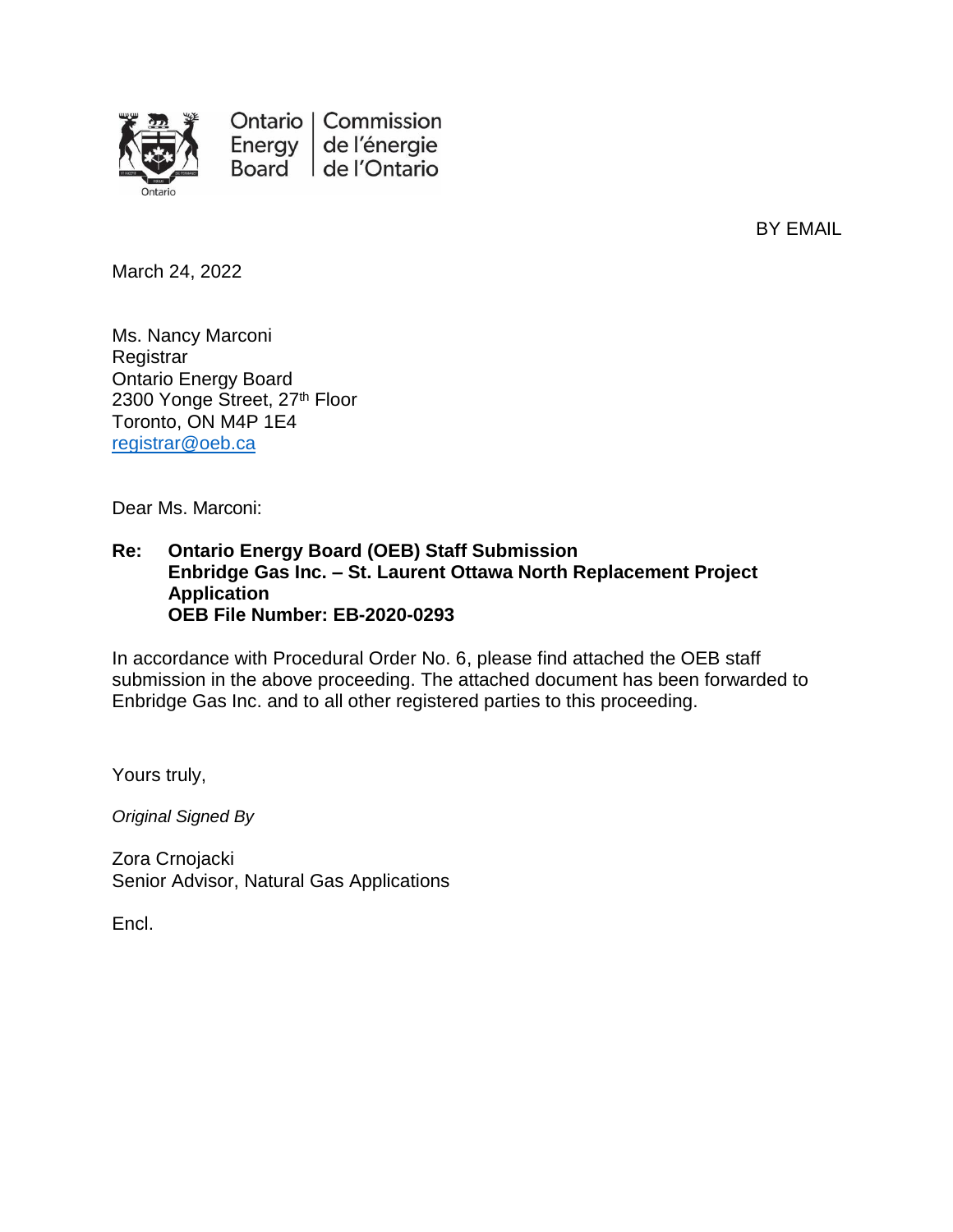

# **ONTARIO ENERGY BOARD**

## **OEB Staff Submission**

**Enbridge Gas Inc. St. Laurent Ottawa North Replacement Project Application** 

**Application for Leave to Construct**

**EB-2020-0293**

**March 24, 2022**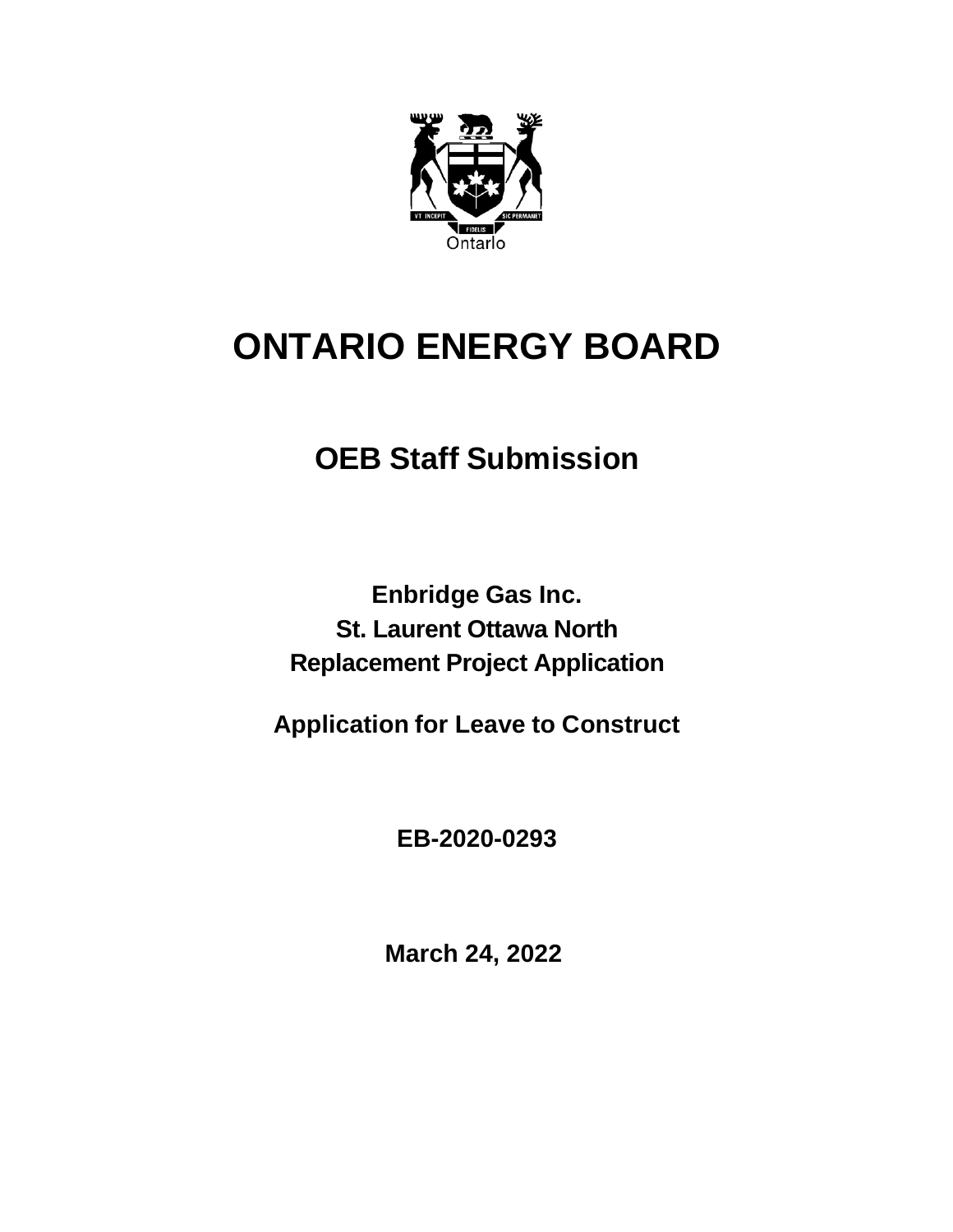### **1.0 Introduction and Application Overview**

On March 2, 2021 Enbridge Gas Inc. (Enbridge Gas) filed an application under section 90 of the *Ontario Energy Board Act*, *1998*, S.O. 1998, c. 15, (Schedule B) (OEB Act) seeking an order granting leave to construct approximately 19.8 kilometres of natural gas pipeline and associated facilities in the City of Ottawa (Project). The application is for Phases 3 and 4 of a four-phase project to replace the St. Laurent Pipeline based on integrity issues identified by Enbridge Gas. Phases 1 and 2 have been completed and are in service. The general location of the Project is represented on the map below.



The proposed natural gas pipeline would replace portions of the existing St. Laurent Pipeline in the two final phases of this multi-year project. The OEB's determination on Phases 3 and 4 will not impact the functioning of Phases 1 and 2. Enbridge Gas has also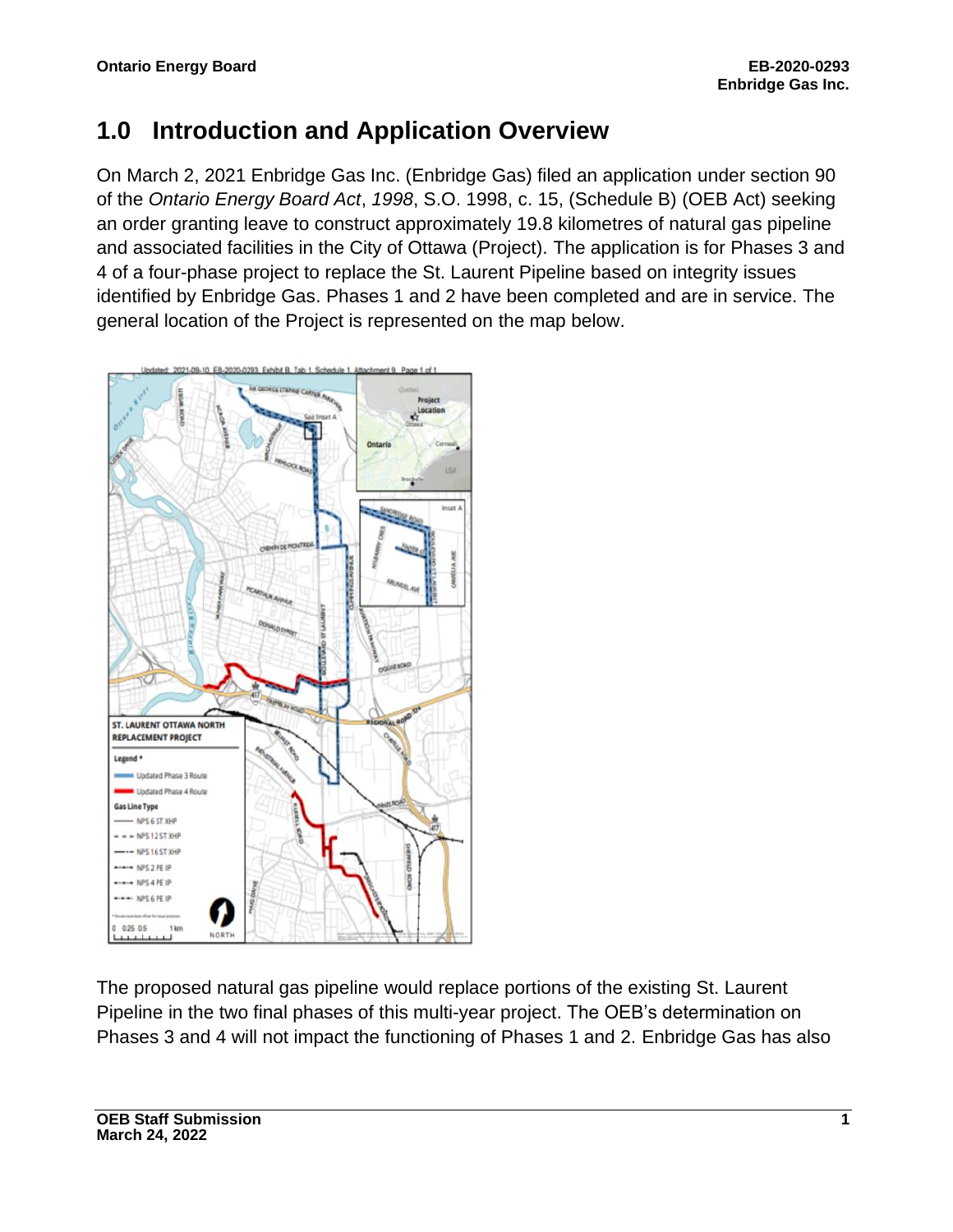applied under section 97 of the OEB Act for approval of the form of land-use agreements it has offered or will offer to landowners affected by the route of the Project.

Enbridge Gas's expected In Service Dates (ISD) are December 2022 and December 2023 for Phase 3 and Phase 4 respectively. The construction was planned to start in March 2022 and March 2023 for Phase 3 and Phase 4 respectively.

OEB Staff recognizes the need to address the integrity related risks of the St. Laurent Pipeline. However, OEB staff submits that the evidence presented by Enbridge Gas does not fully support Enbridge Gas's proposal for an immediate pipeline replacement; and that the application should be denied. OEB staff agrees that the (reactive) Repair Option as an alternative to the Project should be rejected as it fails to manage the increasing reliability risk of the existing pipeline. OEB staff submits that the Retrofit Option, which would include the installation of in-line-inspection of the pipeline and allow for proactive repair and operational and safety risk management, is a more appropriate alternative. OEB staff addresses the rationale for this position in sections 3.1 Need for the Project and 3.2 Alternatives to the Project.

OEB staff has no significant concerns with other aspects of Enbridge Gas's application. OEB staff submits that, should the OEB grant leave to construct the Project, the approval should be subject to Conditions of Approval contained in Appendix A of this submission.

### **2.0 The Proceeding**

A Notice of Hearing was issued on March 19, 2021. Each of Energy Probe Research Foundation (Energy Probe), Environmental Defence Canada Inc. (Environmental Defence), Federation of Rental Housing Providers of Ontario (FRPO), Industrial Gas Users Association (IGUA), Pollution Probe and School Energy Coalition (SEC) applied and were granted intervenor status and cost eligibility.

On May 5, 2021, the OEB placed Enbridge Gas's application in abeyance to allow Enbridge Gas to adjust a segment of the proposed pipeline route. The route adjustment was required in response to issues raised by the Ministry of Transportation (Ministry). On August 11, 2021, Enbridge Gas filed a letter informing the OEB that after discussions with the Ministry of Transportation and the Royal Canadian Mounted Police, Enbridge Gas had arrived at mutually acceptable compromise to adjust the segment of the route along Vanier Parkway. On September 10, 2021, Enbridge Gas filed an updated application with the OEB.

The OEB issued a Notice of Hearing of the updated application on September 30, 2021. By letter dated October 1, 2021, the City of Ottawa applied and was granted intervenor status.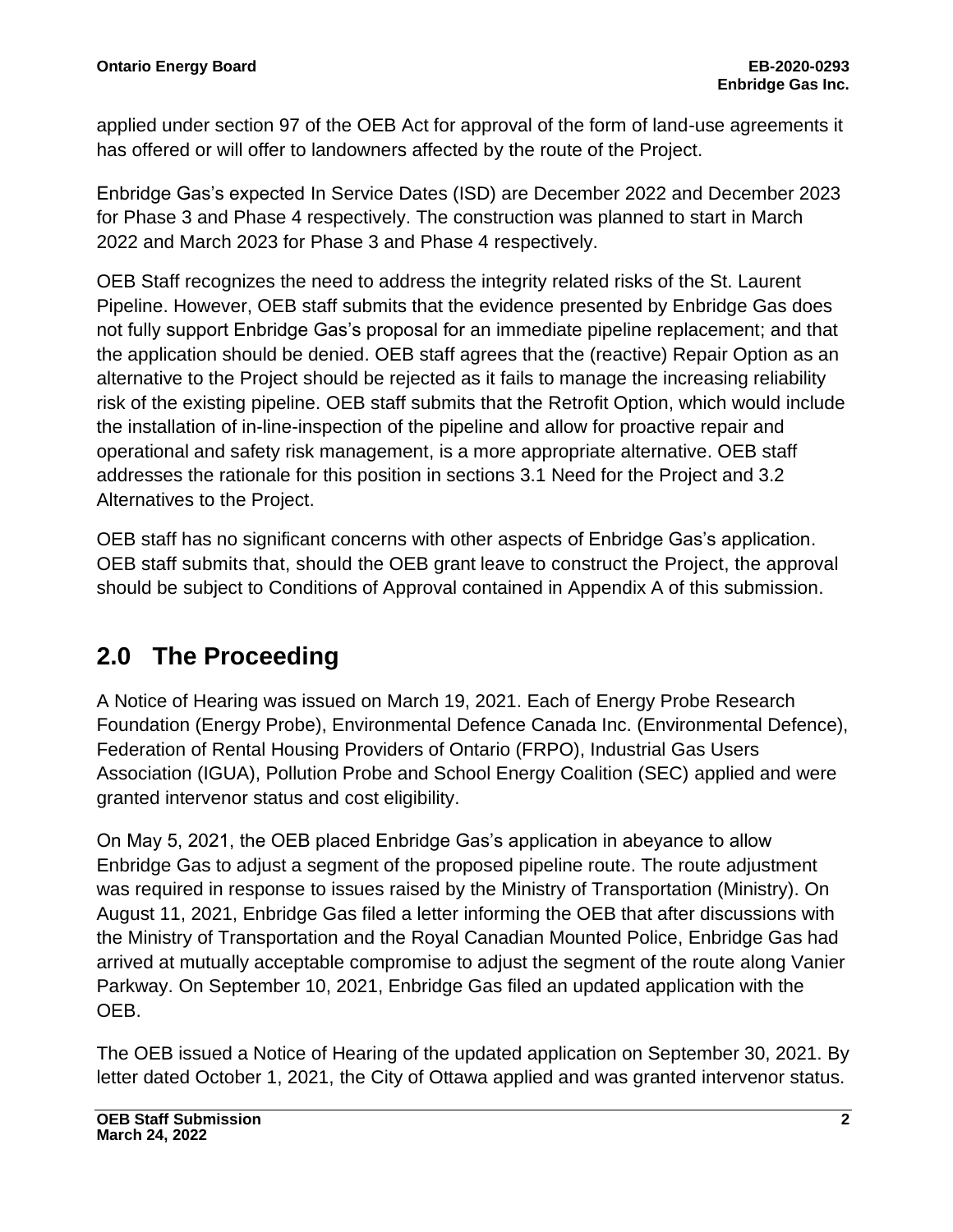The status of the intervenors previously approved remained in effect.

The OEB issued six procedural orders. Procedural Order No. 1 set the timeline for interrogatories and responses by Enbridge Gas. In Procedural Order No. 2 the OEB granted a request by Enbridge Gas for an extension of the deadline for interrogatory responses to December 13, 2021. Enbridge Gas filed the interrogatory responses on December 13, 2021.

On December 17, 2021, the OEB issued Procedural Order No. 3 which set the schedule for a transcribed technical conference, undertakings, written submissions by intervenors and OEB staff and written reply submission by Enbridge Gas. On December 21, 2021 the OEB issued Procedural Order No. 4 approving Enbridge Gas's request to extend the final written submission deadline from February 22, 2022 to March 3, 2022.

On December 17, 2021, SEC, in a letter submitted on its own behalf and in collaboration with the City of Ottawa and Pollution Probe (collectively, the Sponsors), requested that the OEB allow the Sponsors to submit documentary evidence, and a panel of witnesses, speaking to the need, cost-effectiveness, and timing of the Project.

On January 13, 2022, the OEB issued Procedural Order No. 5 approving the Sponsors' request for filing the evidence and set a new schedule for the proceeding including filing the Sponsors' evidence, responding evidence by Enbridge Gas, transcribed Technical Conference, undertakings from the Technical Conference, written final arguments by intervenors and OEB staff and written final argument by Enbridge Gas. According to the procedural schedule, the record of the proceeding would be completed by April 4, 2022 with the filing of Enbridge Gas's reply argument.

The Technical Conference was scheduled to be completed on March 4, 2022 and was extended to March 7, 2022. To provide for sufficient time for the remainder of the procedural steps, the OEB issued Procedural Order No. 6 extending the procedural schedule set out in the Procedural Order No. 5. Responses to undertakings from the Technical Conference were due on March 14, 2022. Intervenors' and OEB staff submissions are due March 24, 2022. The last procedural step is Enbridge Gas's final argument due on April 7, 2022.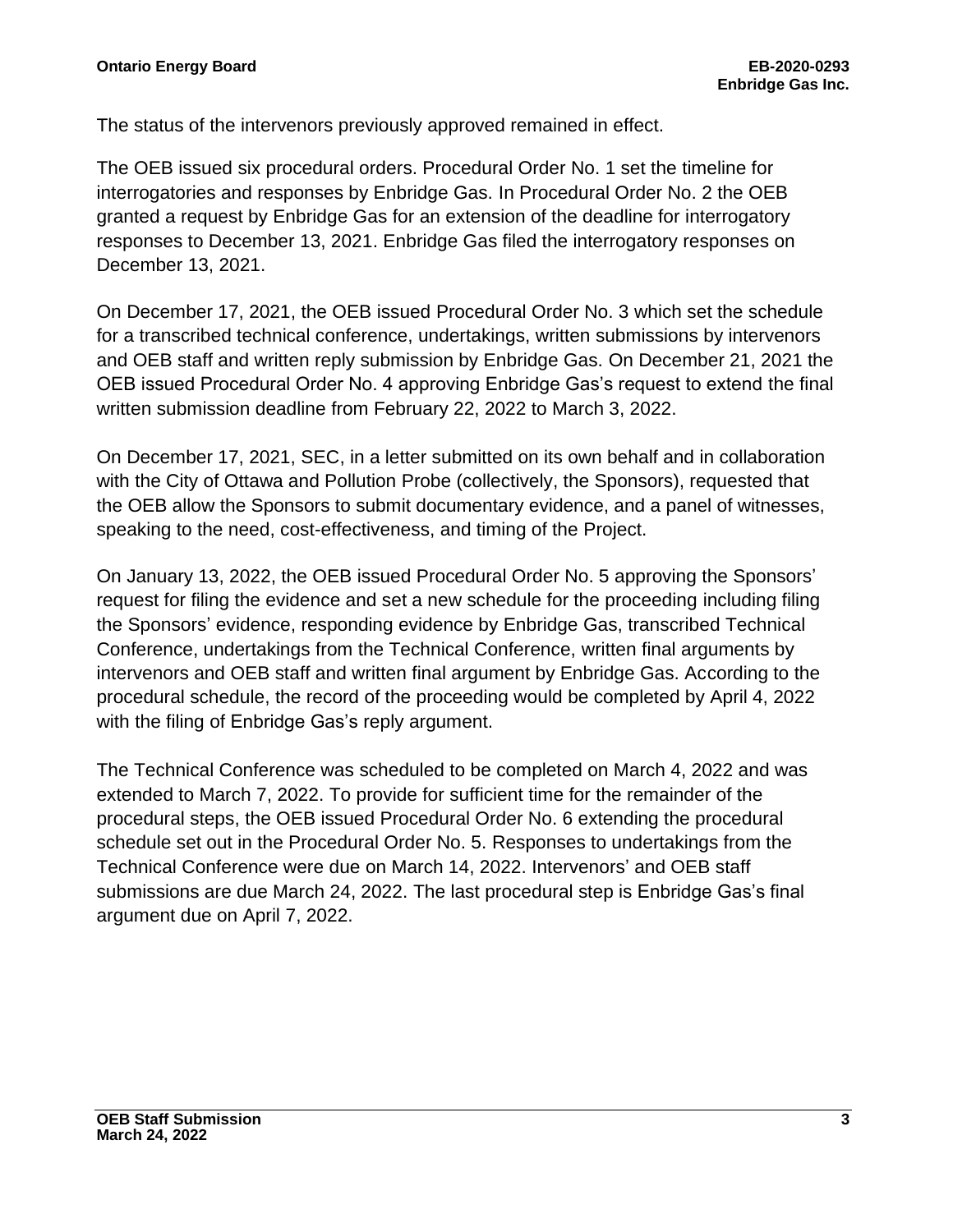### **3.0 OEB Staff Submission**

Consistent with the standard Issues List for natural gas leave to construct applications, the OEB staff submission is structured to address the following issues:

- 1. Need for the Project
- 2. Project Alternatives
- 3. Project Cost and Economics
- 4. Environmental Impacts
- 5. Landowner Agreements
- 6. Indigenous Consultation
- 7. Conditions of Approval

### **3.1 Need for the Project**

Enbridge Gas submitted that the need for the Project is underpinned by the declining and ongoing integrity decline of vintage steel distribution mains. According to Enbridge Gas, the replacement of these portions of the St. Laurent Pipeline is needed to manage the risk to safe and reliable natural gas service to approximately 165,000 customers in the City of Ottawa and Gatineau.

In reaching its conclusion regarding the need for the Project, OEB staff considered the following issues:

- Integrity of the Existing Pipeline
- Assessment of Risk of Declining Integrity
- Predicted Likelihood of Leaks
- Severity of Consequences of Pipeline Failure

#### *Integrity of the Existing Pipeline*

As required by Canadian Standards Association (CSA) Standard Z662 – Oil and Gas Pipeline System standards, Enbridge Gas has been monitoring the condition of its pipeline systems and associated risks and is responsible for implementing the Integrity Management Program. Enbridge Gas's Distribution Integrity Management Program (DIMP) and Asset Health Review (AHR) determined that vintage steel distribution mains installed in the 1970s and before that date have demonstrated declining health. This assessment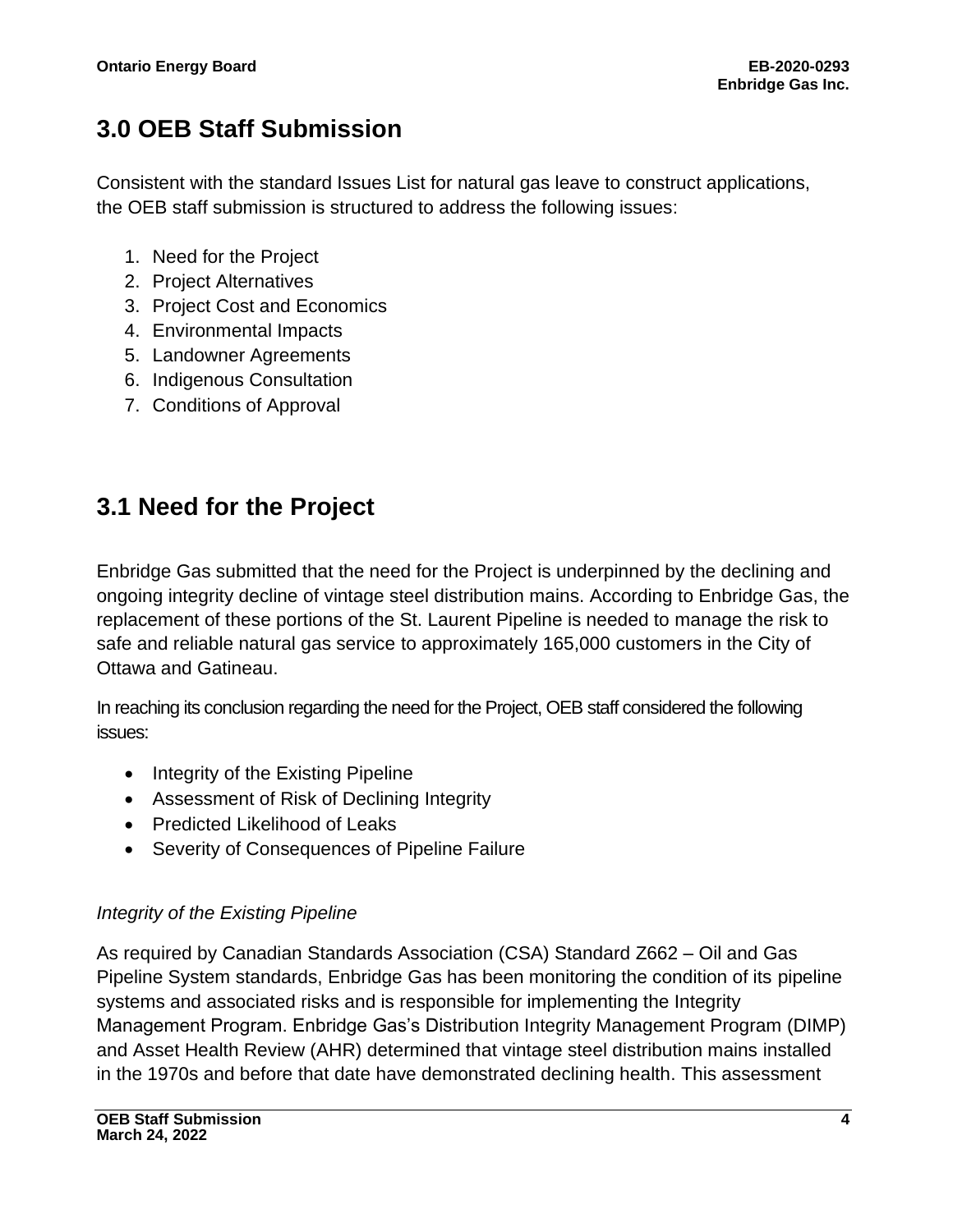included the St. Laurent system pipelines which Enbridge Gas is proposing to replace through this application, which were constructed in 1958.

According to Enbridge Gas, the declining condition of the pipelines was determined based on the results of system surveys and inspections, conducted at various locations between 2006 and 2018. These surveys and inspections included a ground penetrating radar integrity project (2006); field work on leak repairs (2013); integrity dig (2014); bridge crossing inspection (2016); depth of cover surveys (2017); and indirect inspection to assess cathodic protection, coating, and depth of cover (2018). The results of these surveys and inspections identified corrosion, dents, compression couplings, reduced depth of cover, and past deficient cathodic protection as pipeline conditions that create a risk to the integrity of St. Laurent system. Enbridge Gas currently does not have infrastructure to conduct an in-line inspection of the St. Laurent Pipeline to further assess its condition.

Enbridge Gas noted that the area served by the existing St Laurent pipeline is a singlesource natural gas network serving thousands of customers, and that the consequences of a failure, depending on the severity of the damage or defect, could be severe. In the extreme, Enbridge Gas could be faced with the need to shut down the pipeline entirely, causing a loss of service for thousands of customers.

#### *Assessment of Risk of Declining Integrity*

An assessment of risk is determined by considering the probability or likelihood of a pipeline failure event and the severity of consequences should this event occur. Enbridge Gas provided evidence on the probability of pipeline failures and the severity of the consequences were a failure to occur.

Enbridge Gas provided a qualitative risk assessment, in the Standard Operational Risk Matrix, of service shutdown due to corrosion issues for two periods, including a winter and a summer scenario: i) 20 years average risk (2021-2041); and ii) 40 years average risk  $(2021 - 2061)^1$ 

| 20 years Average Risk for Service Shutdown due to Corrosion Related Issues |                                                  |        |  |
|----------------------------------------------------------------------------|--------------------------------------------------|--------|--|
| <b>Impact Category</b>                                                     | <b>Winter Scenario</b><br><b>Summer Scenario</b> |        |  |
| <b>Financial</b>                                                           | Medium                                           | Medium |  |
| <b>Health and Safety</b>                                                   | Medium                                           | Medium |  |
| <b>Customer Loss</b>                                                       | High                                             | Medium |  |
| <b>Stakeholder Concerns</b>                                                | Medium                                           | Medium |  |

| Table 1:                                                                   |
|----------------------------------------------------------------------------|
| 20 years Average Risk for Service Shutdown due to Corrosion Related Issues |

<sup>1</sup> Enbridge Gas Inc. response to interrogatory I.STAFF.4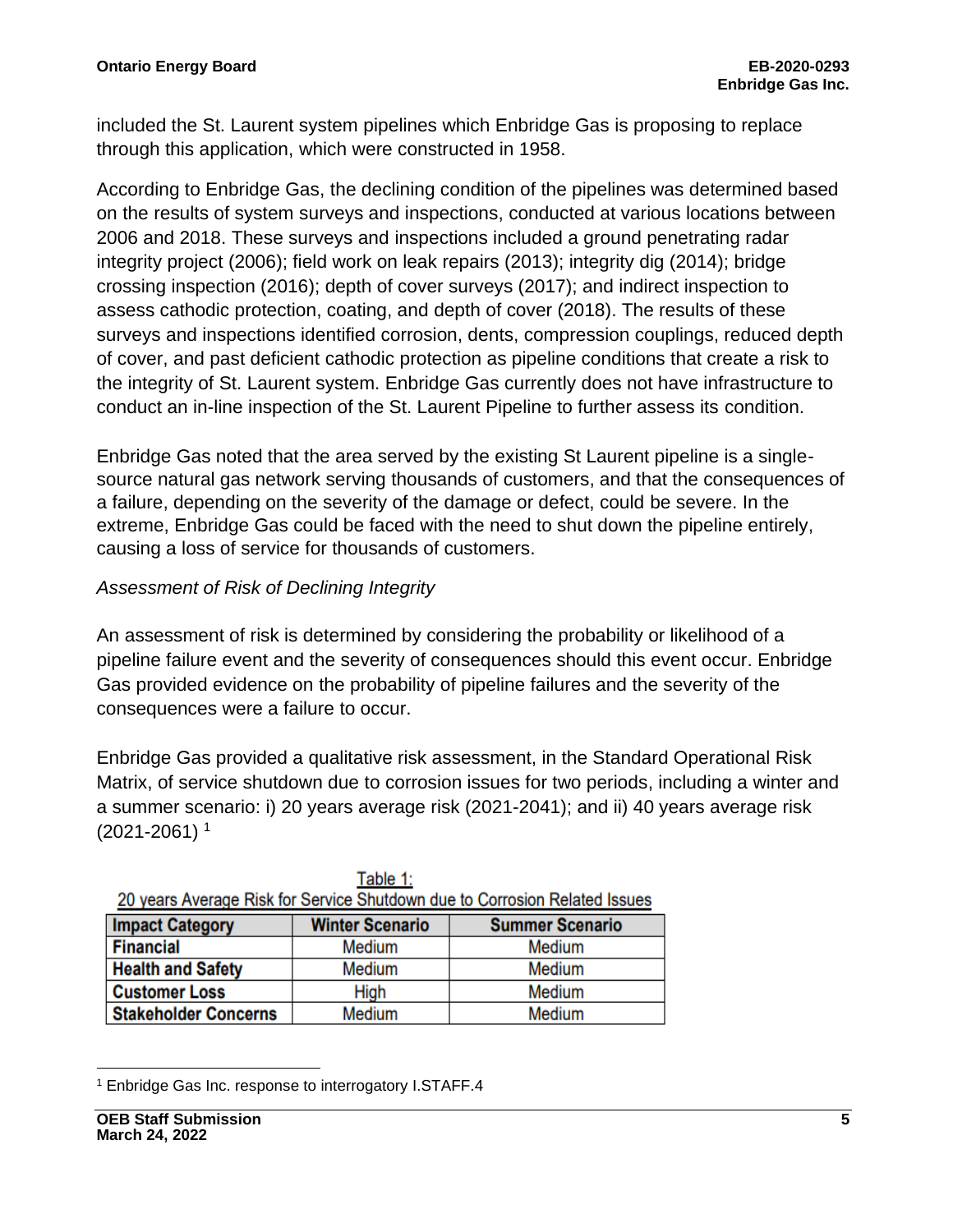.

| Table Z.<br>40 years Average Risk for Service Shutdown due to Corrosion Related Issues |                  |        |  |
|----------------------------------------------------------------------------------------|------------------|--------|--|
| <b>Impact Category</b><br><b>Winter Scenario</b><br><b>Summer Scenario</b>             |                  |        |  |
| <b>Financial</b>                                                                       | Medium           | Medium |  |
| <b>Health and Safety</b>                                                               | Medium           | Medium |  |
| <b>Customer Loss</b>                                                                   | <b>Very High</b> | High   |  |
| <b>Stakeholder Concerns</b>                                                            | Medium           | Medium |  |

 $Table 2$ 

Enbridge Gas assessed the average risk of customer loss as "high" or "very high" in the winter scenarios for the next 20 year and the next 40 year timeframes. Customer loss is defined as the potential for emergency service shutdown to repair leaks due to corrosion related issues. This risk rating was based on the combination of severity of the consequences of leaks and the likelihood of the occurrence of leaks. Enbridge Gas stated that based on its "…Risk Evaluation criteria, risks rated at or above "High" require risk treatment." <sup>2</sup>

#### *Predicted Likelihood of Leaks*

Enbridge Gas used its Asset Health Index (AHI) methodology to predict how the condition of the existing St. Laurent Pipeline would change over a forty-year time frame (if not replaced), and to project the number of leaks that may occur. The analysis showed a decline in asset health over time, and the projected number of leaks rising sharply over multiple decades.

The Enbridge Gas AHI model predicts 4.3 cumulative leaks by 2041. By 2051, it predicts 13 cumulative leaks, and by 2061, 36.8 cumulative leaks.<sup>3</sup>

<sup>2</sup> Enbridge Gas Inc. response to I.STAFF.4 c)

<sup>3</sup> Exhibit B, Tab 1, Schedule 1, page 42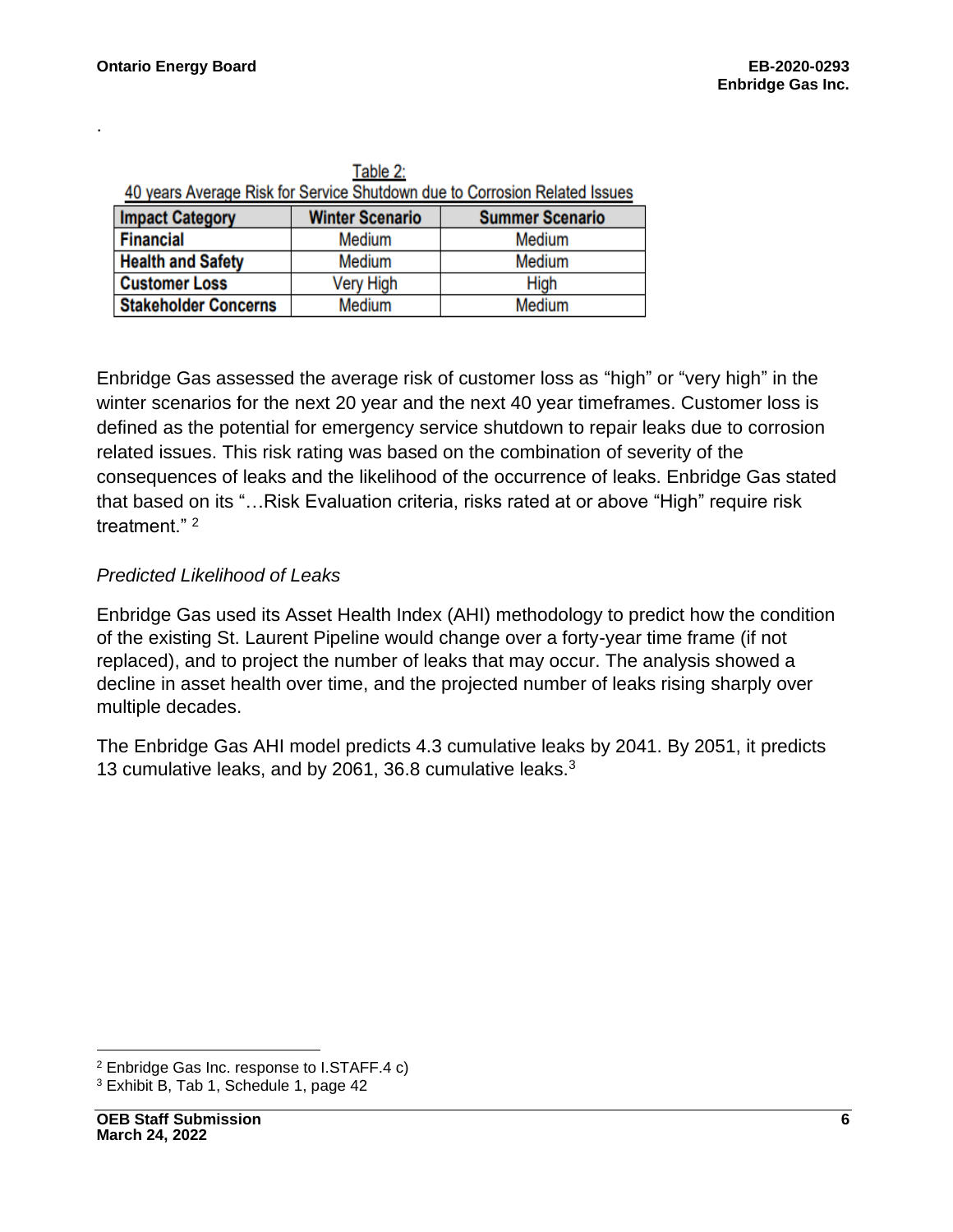**Grand Total** 

|                                 | 2041       |                    |                        |
|---------------------------------|------------|--------------------|------------------------|
| <b>Asset Health Index</b>       | Length (m) | <b>Asset Count</b> | <b>Projected Leaks</b> |
| HI1 (within greater than 40yrs) | 13418.3    | 167                |                        |
| <b>Grand Total</b>              | 13418.3    | 167                | 4.3                    |
|                                 | 2051       |                    |                        |
| <b>Asset Health Index</b>       | Length (m) | <b>Asset Count</b> | <b>Projected Leaks</b> |
| HI1 (within greater than 40yrs) | 8552.2     | 140                |                        |
| HI2 (within 40 yrs)             | 3592.7     | 22                 |                        |
| HI3 (within 25 yrs)             | 1273.4     | 5                  |                        |
| <b>Grand Total</b>              | 13418.3    | 167                | 13.0                   |
|                                 | 2061       |                    |                        |
| <b>Asset Health Index</b>       | Length (m) | <b>Asset Count</b> | <b>Projected Leaks</b> |
| HI1 (within greater than 40yrs) | 4714.1     | 79                 |                        |
| HI2 (within 40 yrs)             | 112.8      | 8                  |                        |
| HI3 (within 25 yrs)             | 7258.9     | 70                 |                        |
| HI4 (within 10yrs)              | 1332.5     | 10                 |                        |

#### Table 11: Asset Health Index and Projected Cumulative Leaks



167

13418.3



As for past occurrences, Enbridge Gas indicated that it had one corrosion-related leak in the St. Laurent pipeline in the past 10 years. This leak was repaired by way of a cut-out of an 8 metre segment of the pipeline at a cost of \$151,550.47. Enbridge Gas also indicated that in the past 10 years, there had been other repairs to the pipelines in the St. Laurent system due to corrosion that did not result in a leak (loss of containment).<sup>4</sup>

36.8

Enbridge Gas estimated that roughly 1% of the system leaks predicted by its AHI model could trigger a scenario where Enbridge Gas would have no option but to isolate the pipeline and disconnect customers. Enbridge Gas noted that this was an order-ofmagnitude estimate only, and the approach to repair a leak would be entirely dependent on the specific circumstances of any given leak.<sup>5</sup>

<sup>4</sup> Enbridge Gas Inc. response to Exhibit I.FRPO.14

<sup>5</sup> Tech Conference Day 1, pp. 209-212. Exhibit JT 1.26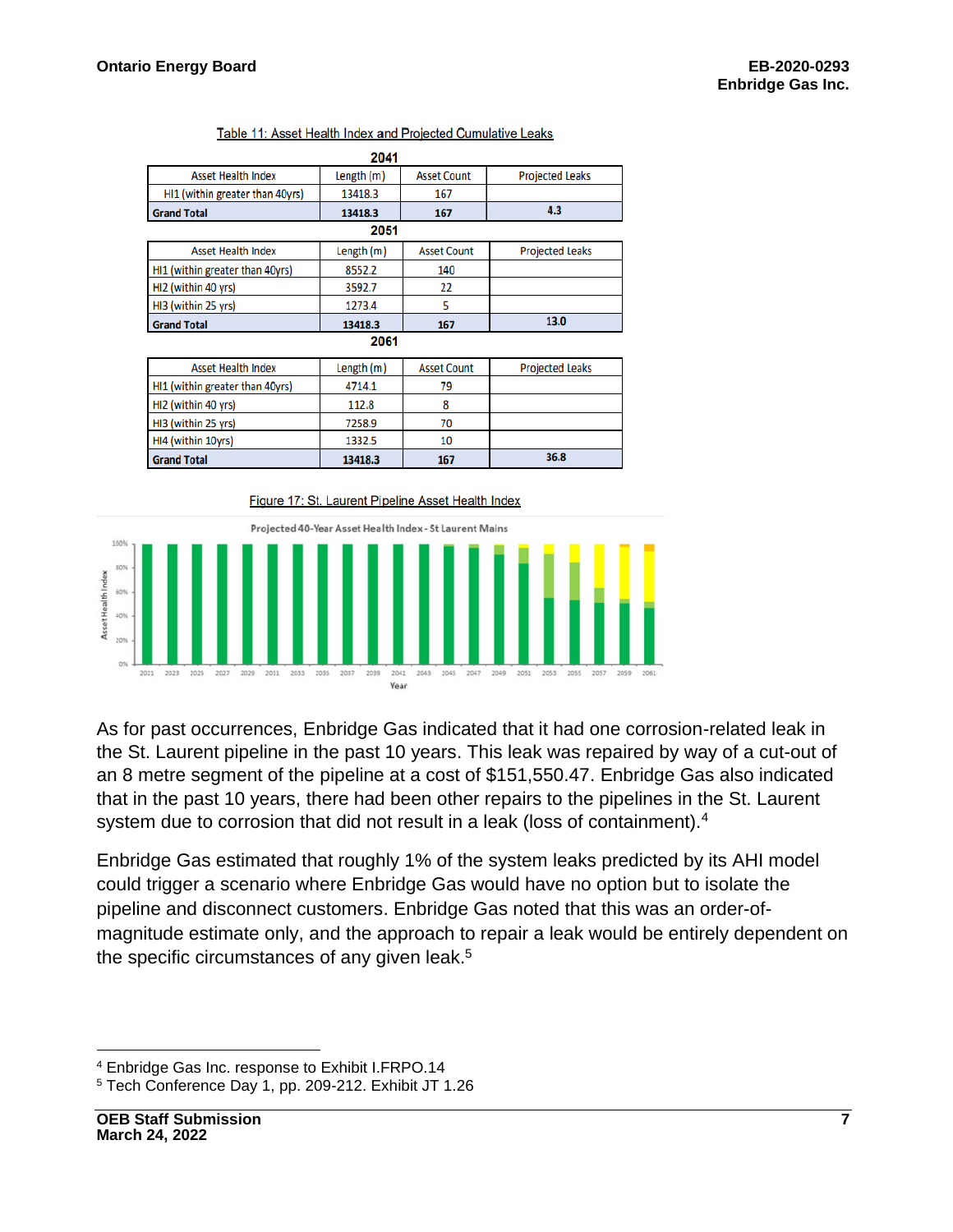Enbridge Gas confirmed that it has not experienced any catastrophic failures (complete ruptures of the pipeline) on any pipelines similar in nature to the St. Laurent pipeline system. 6

Enbridge Gas also indicated that the complete shutdown to repair a leak is assessed as a "rare event", not a high probability event. However, the consequences of service loss for customers, particularly in the winter scenario, may be quite serious and detrimental, as discussed in the next section.

#### *Severity of Consequences of Pipeline Failure*

Enbridge Gas modelled two scenarios describing the consequences of pipeline failure which would trigger a complete service shutdown and an emergency response. The first scenario models the consequences of a service shutdown at 47 Degree Day (corresponding temperature of -29C). The second scenario presents the consequences of a shutdown at 1 Degree Day (corresponding temperature of 17C). The tables below from the Enbridge Gas evidence include projections of customer losses by customer type under the two scenarios.<sup>7</sup>

| <b>Customer Type</b> | Number of<br><b>Customers Lost:</b><br><b>Enbridge Gas</b> | Number of<br><b>Customers Lost:</b><br>Gazifère | <b>Total Customers</b><br>Lost |
|----------------------|------------------------------------------------------------|-------------------------------------------------|--------------------------------|
| Residential          | 28,226                                                     | 28,285                                          | 56,511                         |
| Apartment*           | 35                                                         | 248                                             | 283                            |
| Commercial*          | 3,345                                                      | 2,037                                           | 5,382                          |
| Industrial           |                                                            |                                                 |                                |
| Total                | 31,623                                                     | 30.577                                          | 62.200                         |

#### Table 1: Customer Loss at 47 Degree Days by Customer Type

\*Commercial customers include some apartment customers due to building use.

| <b>Customer Type</b> | Number of<br><b>Customers Lost:</b><br><b>Enbridge Gas</b> | Number of<br><b>Customers Lost:</b><br>Gazifère | <b>Total Customers</b><br>Lost |
|----------------------|------------------------------------------------------------|-------------------------------------------------|--------------------------------|
| Residential          | 15,342                                                     |                                                 | 15,342                         |
| Apartment*           |                                                            |                                                 |                                |
| Commercial*          | 1,292                                                      |                                                 | 1.292                          |
| Industrial           |                                                            |                                                 |                                |
| Total<br>. .<br>. .  | 16,676<br>$\sim$                                           | <b>Contract Contract Contract Contract</b>      | 16,676                         |

#### Table 2: Customer Loss at 1 Degree Day by Customer Type

\*Commercial customers include some apartment customers due to building use.

<sup>6</sup> Exhibit JT 1.9

<sup>7</sup> Exhibit B, Tab 1, Schedule 1, pages 7-13, paragraphs 13-22: Consequences of Failure; page 10, Table 1: Customer Loss at 47 Degree Days by Customer Type; and page 12, Table 2: Customer Loss at 1 Degree Day by Customer Type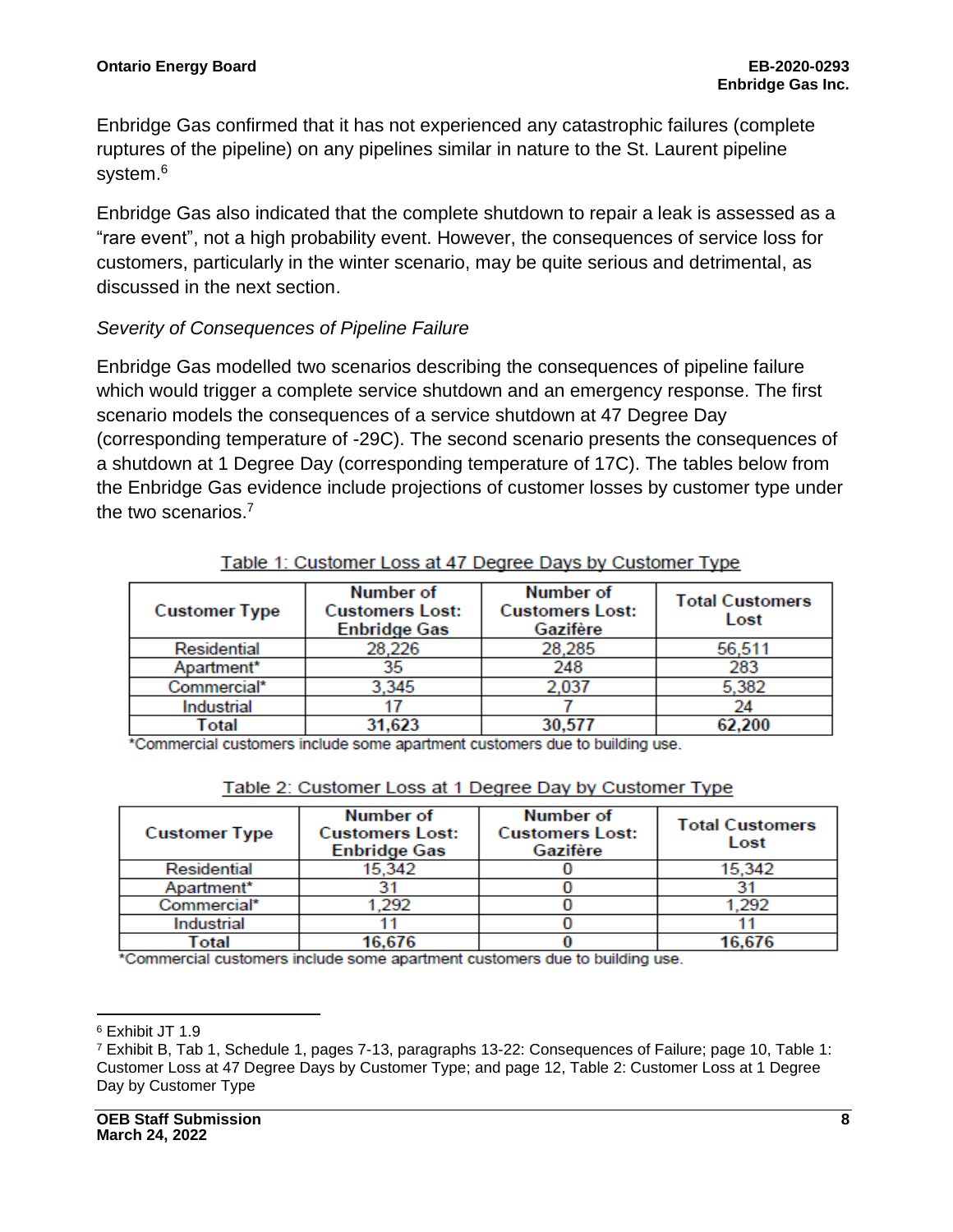Under the 47 Degree Day scenario customer loss would be 62,200 customers in Enbridge Gas's and Gazifere's franchise areas. Under the 1 Degree Day scenario, customer loss would be 16,676 customers in Enbridge Gas's franchise area and no loss in Gazifere's franchise area.

The estimated cost associated with such an event in the Enbridge Gas franchise area in the 47 Degree Day scenario is \$54 M (Enbridge Gas estimated the cost of repair in the Gazifere franchise area to be \$37M). Under the 1 Degree Day scenario, Enbridge Gas estimated the cost of an event to be \$22M in its franchise area. The majority of the cost estimates provided by Enbridge Gas for the two scenarios would be attributable to projected customer claims due to loss of service.<sup>8</sup>

#### *Submission*

Based on the evidence filed by Enbridge Gas, OEB staff agrees that there are concerns with the integrity of the St. Laurent Pipeline. OEB staff however notes that, based solely on the predicted likelihood of leaks, the urgency to address these concerns does not appear high. Enbridge Gas's evidence shows that only 4 corrosion-related leaks are predicted through 2041, with only an estimated 1% of these leaks (0.043 cumulative leaks by 2041) potentially requiring pipeline isolation leading to customer disconnection.

OEB staff further observes that Enbridge Gas stated that if the ISD is not accomplished by November 2023, Enbridge Gas can implement measures to ensure the continued safe and reliable operation of the existing pipelines. These measures may include increased leak survey frequencies, regular monitoring of the existing running line, increase survey frequencies, conduct regular monitoring of the existing pipeline and other measures it deemed appropriate. Enbridge Gas noted that these measures can mitigate the risks of pipeline incidents in the short-term, but "…such increased operational activities cannot and should not be maintained indefinitely." <sup>9</sup>

OEB staff recognizes that there is a need to manage the risk of declining integrity of the St. Laurent system. Regarding the timing and urgency to address this need, OEB staff submits that, while the likelihood of a significant pipeline failure event, such as a leak that requires shutdown, may be low, the consequences could be severe, due to the single-feed nature of the St. Laurent system. OEB staff discusses its evaluation of alternatives to the Project in the next section.

<sup>8</sup> Enbridge Gas Inc. in response to I.FRPO.25

<sup>9</sup> Enbridge Gas Inc. response to I.STAFF.2 a-b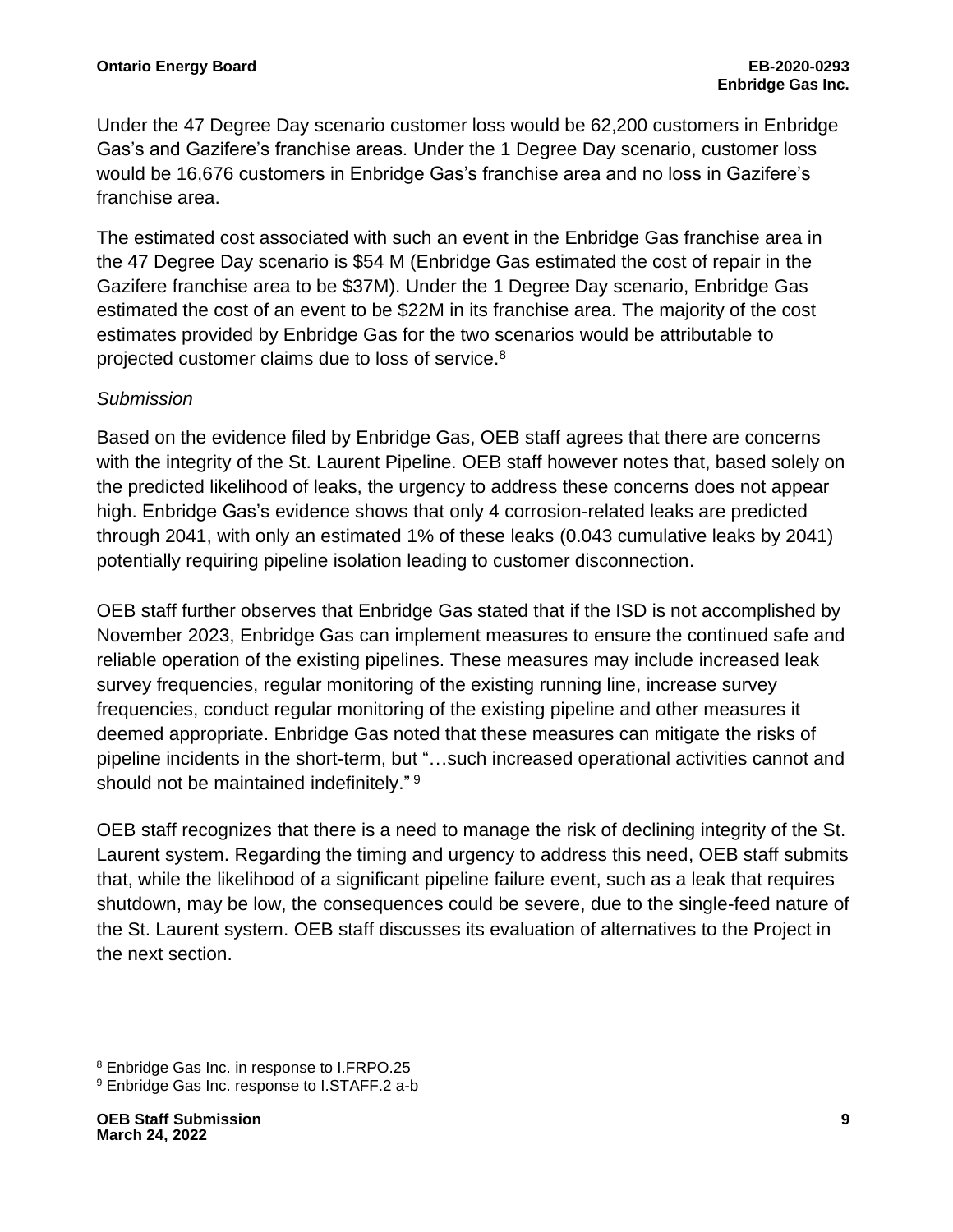### **3.2 Alternatives to the Project**

Enbridge Gas presented comparative assessments of alternatives to the Project including:

- Options to manage integrity decline risk: Retrofit Option and Repair Option
- Integrated Resource Planning Alternatives (IRPAs)
- Downsizing the pipeline in response to potential natural gas demand reduction in the future

Enbridge Gas did not accept the Retrofit Option or Repair Option as preferred alternatives to the Project because (according to Enbridge Gas) these alternative options do not resolve the integrity issues and cause additional costs (the potential cost of ongoing repairs, and, for the Retrofit option, the upfront cost of retrofit). Enbridge Gas maintained that the proposed Project is the best alternative to meet the need to manage the declining integrity risks and ensure continuous safe and reliable service.

Enbridge Gas rejected IRPA as a viable alternative, as in its view it does not address the integrity issue which is the underpinning need for the Project. Enbridge Gas also rejected the alternative of downsizing the pipeline in combination with demand reduction by IRPA or other programs and initiatives, on the basis that demand reduction sufficient to downsize the pipeline was not feasible within the short timeframe that the integrity concerns need to be addressed.

The Sponsors filed evidence (Sponsors' Evidence) presented by the City of Ottawa and the Ottawa Community Housing Corporation (OCHC). The Sponsors' Evidence provided the actions and plans of these organizations to reduce their natural gas demand within the area served by the St. Laurent Pipeline.

In reaching its conclusion regarding the evaluation of alternatives to the Project, OEB staff considered the following options and issues:

- Retrofit Option
- Repair Option
- Sponsors' Evidence and City of Ottawa's Energy Evolution Plan
- Integrated Resource Planning Alternatives
- Downsizing the Pipeline due to Reduced Future Demand for Natural Gas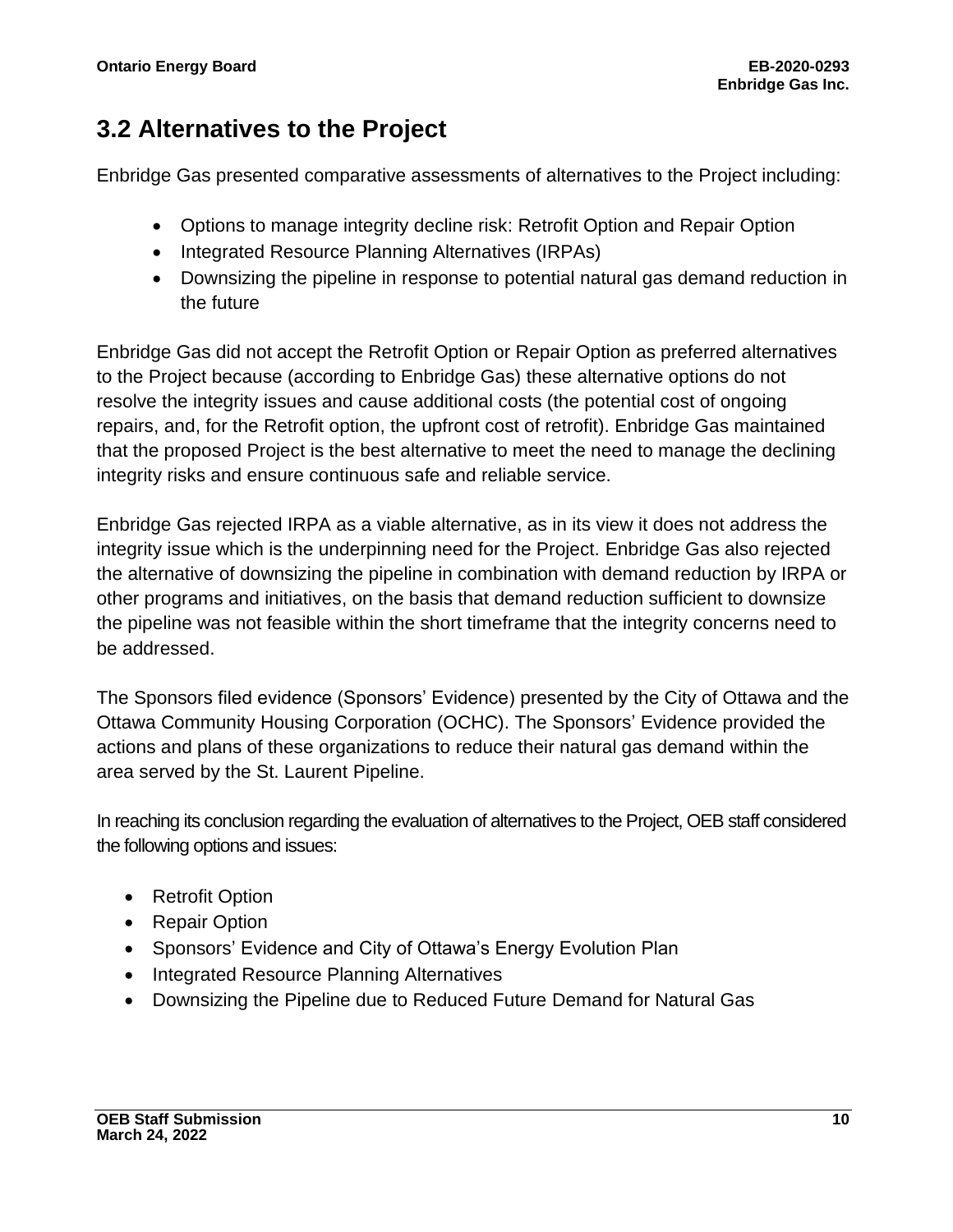#### *Retrofit Option*

As an alternative, Enbridge Gas considered retrofitting the St. Laurent Pipeline to allow for in-line inspection. This would enable a more comprehensive assessment of the condition of the pipeline and potentially allow for a more pro-active (rather than reactive) repair program. Enbridge Gas determined that the cost of retrofits and in-line filters needed to accommodate in-line inspection would be approximately \$30.2 million.

Enbridge Gas rejected this alternative, noting that the retrofit would not resolve the integrity issues, with customers being exposed to the possibility of ongoing repair costs (in addition to the high capital cost of the retrofit), which could potentially culminate in a full pipeline replacement if the systemic nature of the integrity concerns was confirmed.<sup>10</sup>

#### *Repair Option*

The Repair Option involves Enbridge Gas reactively responding to identified leaks or concerns using Enbridge Gas's existing practices.<sup>11</sup>

Enbridge Gas compared the Repair option to the Project assuming the probability of pipeline failure over 40 years and beyond. Enbridge Gas used the AHI for this comparative assessment.

Enbridge Gas estimated the direct capital cost of the Repair Option to be \$33.0 M compared to Project total costs of  $$73.5$  M.<sup>12</sup> The table below indicates lower total cost and Net Present Value of the Repair Option vs. Project (i.e. Replace Option).<sup>13</sup> The costs in the table exclude contingency costs and costs associated with the intermediate pressure polyethylene portions of the project. Including these costs brings the project cost to \$123.7 million.

| (\$ millions)            | <b>Repair Option</b> | <b>Replace Option</b> |
|--------------------------|----------------------|-----------------------|
| <b>Total Cost</b>        | \$33.0               |                       |
| <b>Net Present Value</b> |                      | \$(58.9)              |

<sup>10</sup> Enbridge Gas Inc. response to I.Staff.5

<sup>11</sup> See Exhibit I.ED.10c for a description of these practices

<sup>12</sup> Enbridge Gas Inc. response to I.ED.17

<sup>13</sup> Exhibit B, Tab 1, Schedule 1, page 47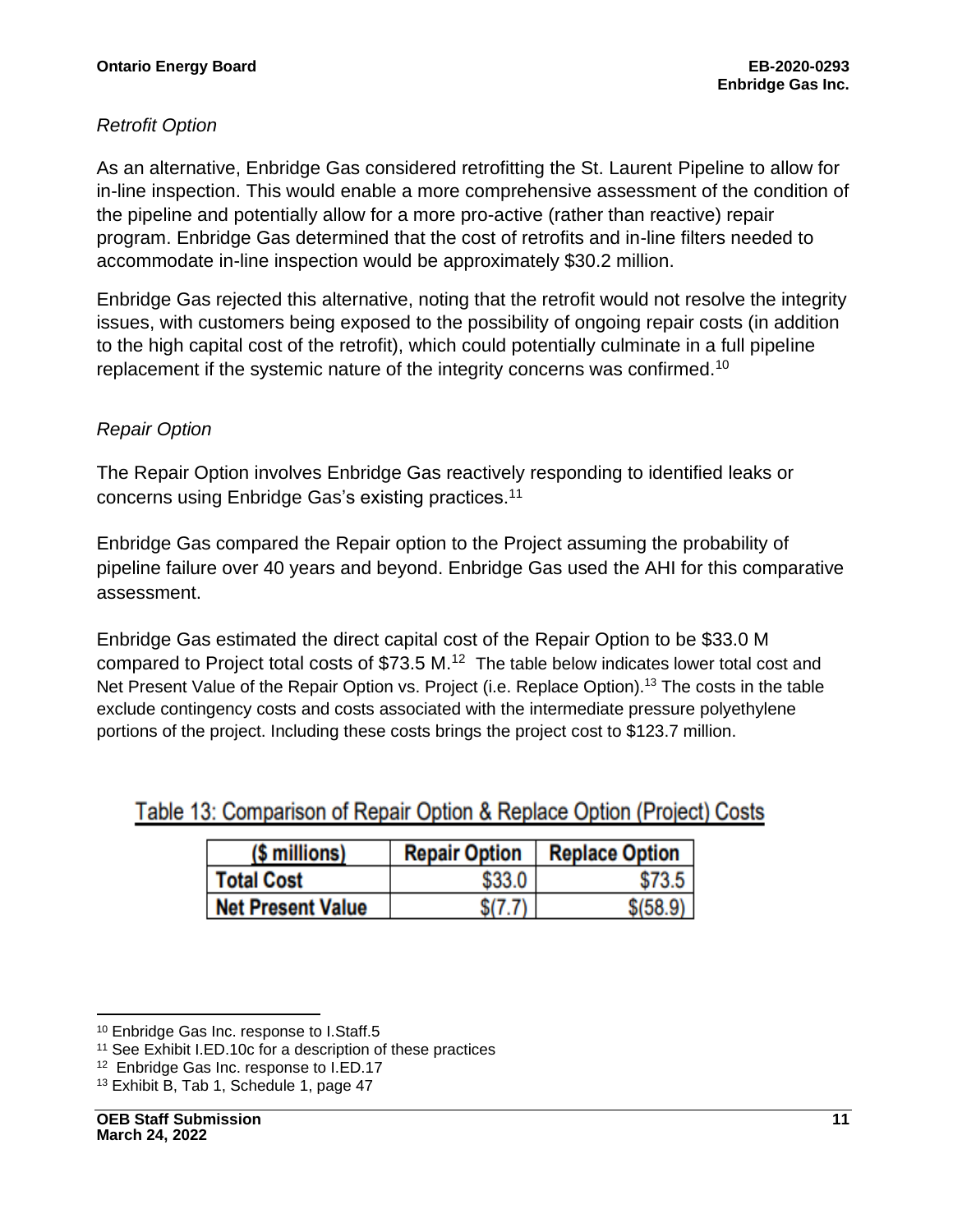Enbridge Gas rejected the Repair Option, stating that continuing to manage the pipeline in a reactive manner exposes ratepayers and the general public to an unacceptable level of risk.

#### *Sponsors' Evidence and City of Ottawa's Energy Evolution Plan*

The Sponsors' Evidence provided details on the City of Ottawa's Energy Evolution Plan, approved by City Council in October 2020, and the programs and plans that have been initiated in support of this plan.

The Energy Evolution Plan aims to reduce the corporate City of Ottawa emissions to zero by 2040 and community-wide emissions from all entities within the City of Ottawa to zero by 2050. The City of Ottawa indicated that by 2050, renewable natural gas is expected to provide approximately 12% of the community's energy requirements, versus the 50% of the community's energy needs that is currently provided by conventional natural gas (i.e. roughly a 75% drop in demand for natural gas, coupled with a supply-side shift to renewable natural gas to serve this remaining demand). The City of Ottawa indicated that it had not yet determined whether or for how long the existing natural gas distribution infrastructure would be needed to distribute renewable natural gas.<sup>14</sup>

Broadly speaking, this planned reduction in natural gas use (for both corporate City of Ottawa buildings and buildings in the community) would be achieved through a combination of fuel switching from natural gas to electric heat pumps and building retrofits to significantly reduce building energy demand. The City of Ottawa and OCHC both provided details on the initial projects they have undertaken or were in the process of undertaking under this emissions reduction strategy.

The Sponsors' Evidence also stated that the federal government's Energy Services Acquisition Program would materially reduce natural gas use in the St. Laurent Pipeline area, due to conversion of the Cliff Street heating and cooling plant from steam to hot water, with a projected greenhouse gas emissions reduction of 87% by 2025, with almost all of this reduction coming from reductions in natural gas use.<sup>15</sup> However, the City of Ottawa was unable to provide specific details from the federal government on the estimated reduction in natural gas demand from the Cliff Street plant.<sup>16</sup>

The City of Ottawa did not propose a specific alternative to the Project. However, the City

<sup>14</sup> Response to interrogatories on Sponsors' Evidence, 2.1-Staff-4

<sup>15</sup> [Sponsors'](https://www.rds.oeb.ca/CMWebDrawer/Record/737846/File/document) Evidence, page 4

<sup>&</sup>lt;sup>16</sup> Response to Undertaking JT 2.8.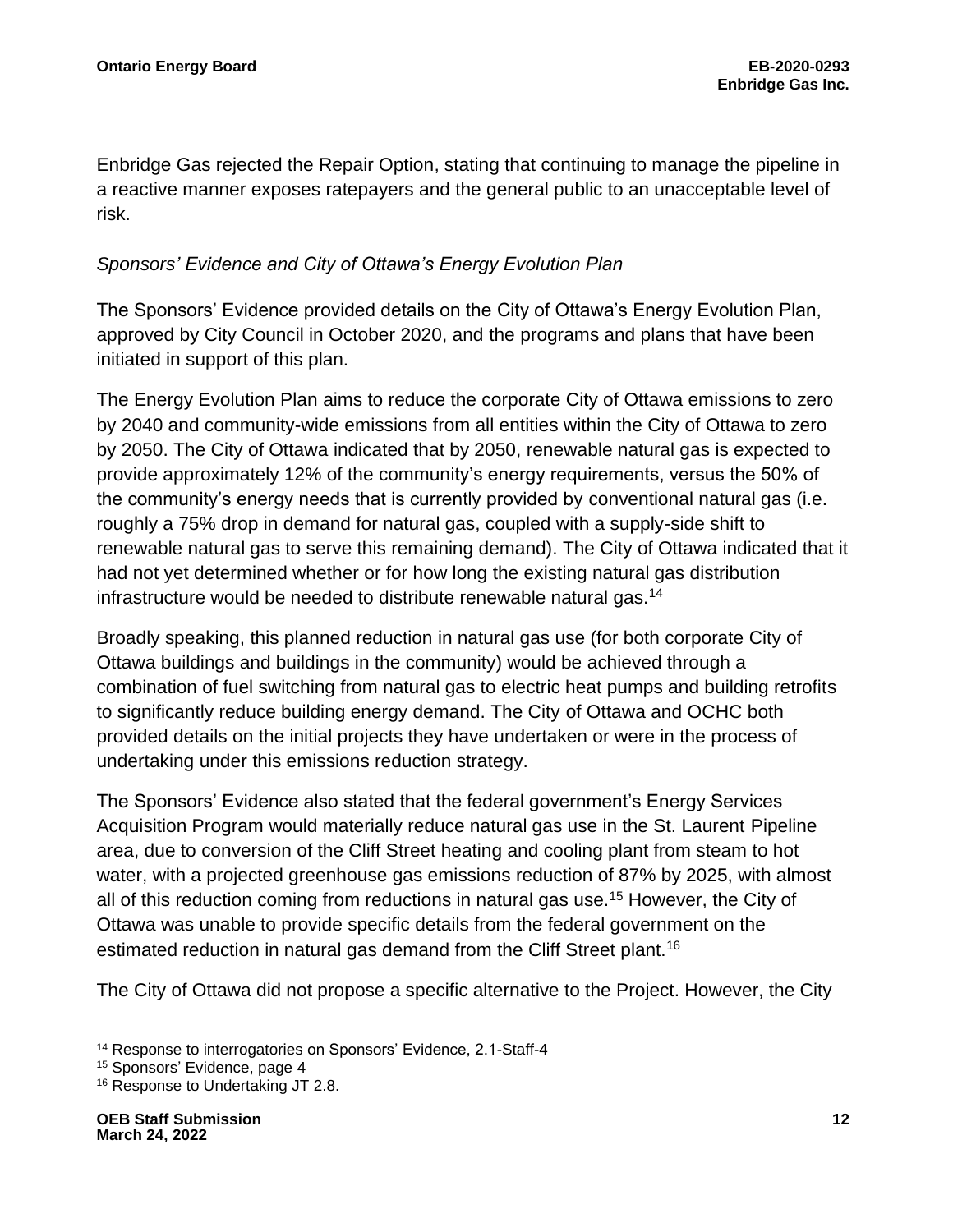of Ottawa indicated that "approving another natural gas pipeline to supply the City of Ottawa for the next 40-100 years is in direct conflict with Energy Evolution in the City of Ottawa."<sup>17</sup> City staff indicated that its preference would be for an integrated energy planning approach that would require the main energy suppliers (gas, electricity and district energy) to work together to build an energy system which meets the Energy Evolution climate goals while ensuring affordability and energy security.<sup>18</sup>

#### *Integrated Resource Planning Alternative*

Enbridge Gas submitted that a detailed assessment of IRP alternatives was not required, because the Project is driven by integrity concerns that must be addressed within 3 years, and thus fails the "Timing" screening criterion in the IRP Framework.<sup>19</sup>

Enbridge Gas based its assessment of the Project against the Binary Screening Criteria set by the OEB in its Decision and Order on Enbridge Gas's Integrated Resource Planning Proposal (EB-2020-0091) issued on July 22, 2021 (IRP Decision). Enbridge Gas noted that it determined that "… the Project is driven by integrity concerns that must be addressed within three years and no demand or supply side solution can resolve integrity concerns". To support its decision not to include IRPAs in the assessment of alternatives to the Project, Enbridge Gas referred to the following excerpt from the IRP Decision:

> If an identified system constraint/need must be met in under three years, an IRP Plan could not likely be implemented and its ability to resolve the identified system constraint could not be verified in time. Therefore, an IRP evaluation is not required. Exceptions to this criterion could include consideration of supply-side IRPAs and bridging or market-based alternatives where such IRPAs can address a more imminent need.

Prior to the issuance of the IRP Framework, Enbridge Gas had already engaged a consultant to undertake a preliminary examination of the potential for DSM to provide reductions in peak demand, as discussed in the next section. However, once the IRP Framework was in place, Enbridge Gas determined that it was not appropriate or necessary to conduct further IRP assessment due to the timing screening criterion.<sup>20</sup>

#### *Downsizing due to Demand Reductions or IRP Alternatives*

Enbridge Gas sized the proposed Project based on the peak design day demand that

<sup>17</sup> [Letter to the OEB,](https://www.rds.oeb.ca/CMWebDrawer/Record/727264/File/document) City of Ottawa, October 1, 2021

<sup>18</sup> [Response to interrogatories on](https://www.rds.oeb.ca/CMWebDrawer/Record/740972/File/document) Sponsors Evidence, 2.1-Staff-4

<sup>19</sup> [IRP Framework,](https://www.oeb.ca/sites/default/files/Integrated-Resource-Planning-Framework-IRP-EGI-20210722.pdf) section 5.2

<sup>&</sup>lt;sup>20</sup> Application Exhibit B, Tab 1, Schedule 1, pages 12-13, paragraph 23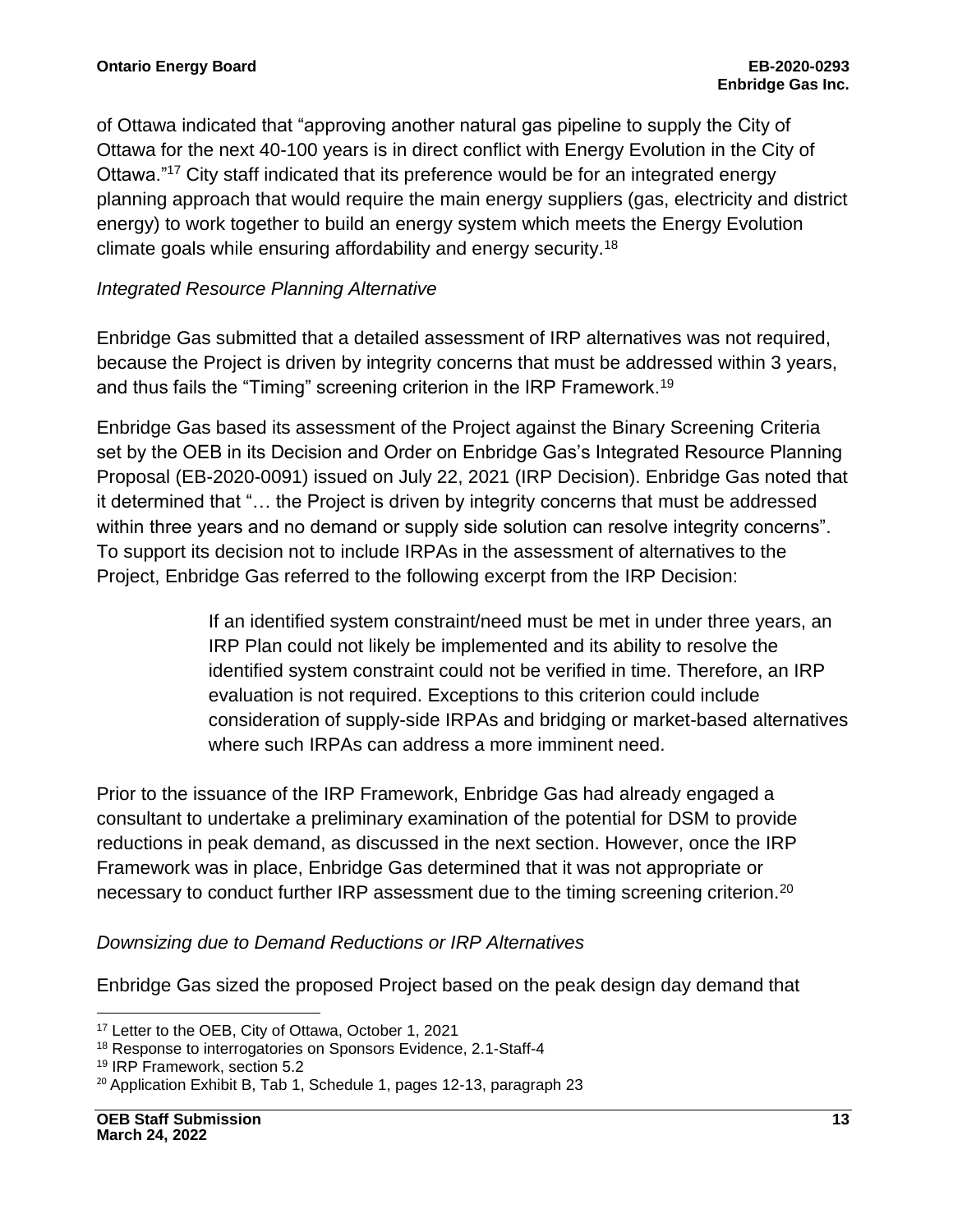would need to be met based on its current customers and firm contractual customer commitments, using its existing demand forecasting methodology.<sup>21</sup> Enbridge Gas did not seek to add pipeline capacity for growth, relative to the existing pipeline.

Enbridge Gas retained a third-party consultant (Posterity Group) to evaluate the potential for targeted DSM or enhanced targeted energy efficiency to provide reductions in peak demand that might reduce the size of the Project, based on estimates of the achievable DSM potential in the 2019 Achievable Potential Study.<sup>22</sup> This analysis concluded that there was not enough DSM potential to reduce the size of the pipeline.<sup>23</sup>

Enbridge Gas indicated that it had not specifically taken into account the programs and plans described in the Sponsors' Evidence in its demand forecast, as these programs were aspirational in nature.<sup>24</sup> In responding evidence, Enbridge Gas estimated the potential peak demand reductions that could be achieved by City of Ottawa sites, OCHC sites, and the Cliff Street heating and cooling plant served by the St. Laurent pipeline. Enbridge Gas concluded that, even if all of these sites reduced their peak natural gas demand to zero, the overall peak demand reduction would only be about 1/3 of that needed to downsize the proposed Project by one pipeline size.<sup>25</sup> Approximately 75% of the potential peak day demand reductions attributable to these sites is from the Cliff Street plant. Enbridge Gas indicated that despite the plans to reduce emissions and natural gas use at the Cliff Street plant, its understanding was that the facility would retain its current contract demand for natural gas.<sup>26</sup>

#### *Submission*

OEB Staff is not convinced that an immediate pipeline replacement is needed. OEB Staff agrees that the rejection of the (reactive) repair option was appropriate as it fails to manage the increasing reliability risk of the existing pipeline, but OEB staff submits that the retrofit alternative may be more appropriate than the pursuit of the Project. Enbridge Gas noted that the retrofit could theoretically enable the pipeline to be inspected and repaired indefinitely.<sup>27</sup> At some point, this would likely become untenable, however, the evidence suggests that the existing pipeline could remain in service for several decades (i.e. up to

<sup>21</sup> Enbridge Gas Inc. response to I.ED.6

<sup>22</sup> Enbridge Gas Inc. response I.Staff.6(d), including attachment

<sup>&</sup>lt;sup>23</sup> The Posterity memo indicates that a reduction of 63,900 m<sup>3</sup>/hr in peak hour demand would be needed to reduce the pipeline size, while the maximum potential peak demand reduction from DSM was only 10,100 m<sup>3</sup> /hr. {Elsewhere, in Exhibit I.ED.13 and responding evidence, Enbridge Gas indicates that only a 32,500 m<sup>3</sup> /hr peak demand reduction would be needed for downsizing.}

<sup>24</sup> [Interrogatory responses on Enbridge evidence,](https://www.rds.oeb.ca/CMWebDrawer/Record/735338/File/document) Exhibit I.Ottawa,3

<sup>25</sup> [Enbridge Responding Evidence,](https://www.rds.oeb.ca/CMWebDrawer/Record/738834/File/document) pages 3-5 of 7

<sup>26</sup> [Interrogatory responses on Enbridge evidence,](https://www.rds.oeb.ca/CMWebDrawer/Record/735338/File/document) Exhibit I.EP.2; TC transcript day 1, page 209. TC transcript Day 2, pages 68-69

<sup>27</sup> Exhibit I. Staff.5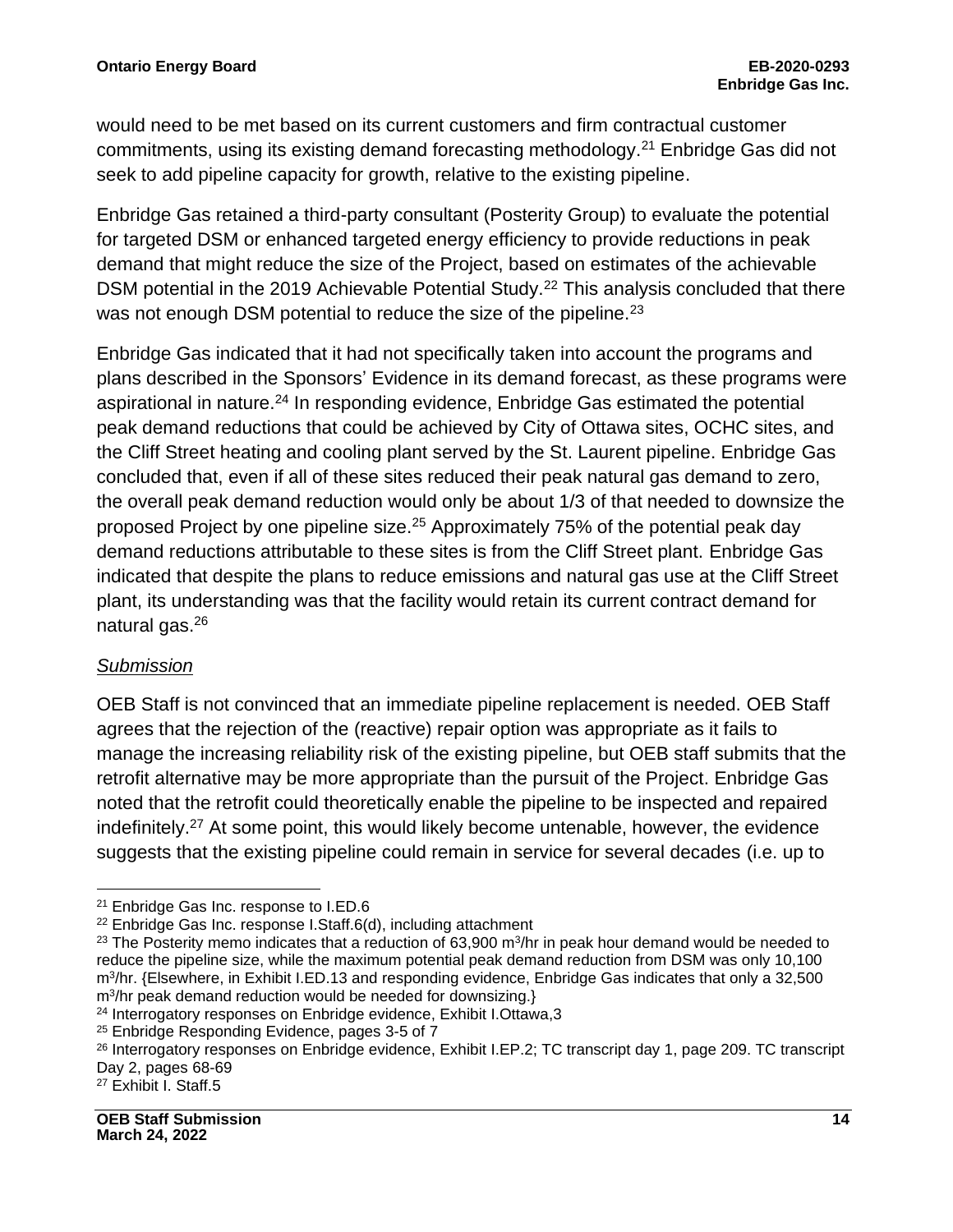2041) with only a minimal number of leaks, with the in-line retrofit greatly reducing the risk of any unplanned outage and customer loss, and allowing for proactive rather than reactive repairs to minimize the cost and disruption of any leaks that do occur. If the in-line replacement allows the pipeline life to be extended by several decades, the retrofit will also likely be more economical than a full replacement at this time, due to the time value of delaying the high capital cost of the replacement.<sup>28</sup> This would also provide flexibility for a possible pipeline size reduction at the future time of replacement, should demand reductions associated with Energy Evolution (or through IRP alternatives initiated by Enbridge Gas) be realized.

Should the OEB determine that the Project should not be approved at this time, OEB staff supports the energy planning approach described by the City of Ottawa, which would entail closer collaboration between Enbridge Gas and the City of Ottawa to proactively plan a course of action if and when replacement is required. This would likely involve assessing the reductions in natural gas demand that are expected to arise (independent of Enbridge Gas's actions) due to the Energy Evolution Plan, and also potentially consider IRP alternatives that Enbridge Gas could pursue to further reduce peak demand. It is likely that any long-term solution would still include a pipeline, but potentially of a smaller size, and potentially in combination with an IRP alternative.

A summary of OEB staff's comparison of the Project with the Retrofit and Repair options is presented in the table below.

| <b>Options</b>     | <b>Option 1: Project</b>                                                            | <b>Option 2: Retrofit</b>                                                                                                                                                                    | <b>Option 3: Repair</b>                                                                                                                                |
|--------------------|-------------------------------------------------------------------------------------|----------------------------------------------------------------------------------------------------------------------------------------------------------------------------------------------|--------------------------------------------------------------------------------------------------------------------------------------------------------|
| <b>Description</b> | Full replacement of the<br>proposed section of the<br>pipeline with new<br>pipeline | Maintain existing pipeline<br>but retrofit to allow for in-<br>line inspection, providing a<br>full understanding of<br>pipeline condition and<br>allowing for pro-active<br>repair program. | Maintain existing<br>pipeline as-is, reactively<br>responding to identified<br>leaks or concerns using<br><b>Enbridge Gas's existing</b><br>practices. |

<sup>28</sup> Enbridge Gas did not specifically calculate the Net Present Value of the Retrofit option. In its NPV comparison of the Replace and Repair options, Enbridge Gas used a discount rate of 4.39% and an interest rate of 2%. Using these assumptions and comparing spending \$73.5 million now to immediately replace the pipeline, versus spending \$30.2 million now on the retrofit and \$73.5 million (plus interest) at a future date when the pipeline needs to be replaced, OEB staff estimates that the tipping point of the NPV calculation where the retrofit becomes more cost-effective than the immediate replacement is about 23 years of lifetime extension. This is a high-level estimate that does not account for factors such as tax implications, the costs of addressing any leaks that do arise prior to replacement, the potential cost savings from downsizing at time of replacement, and the potential cost savings from deferring the IP PE component of the project.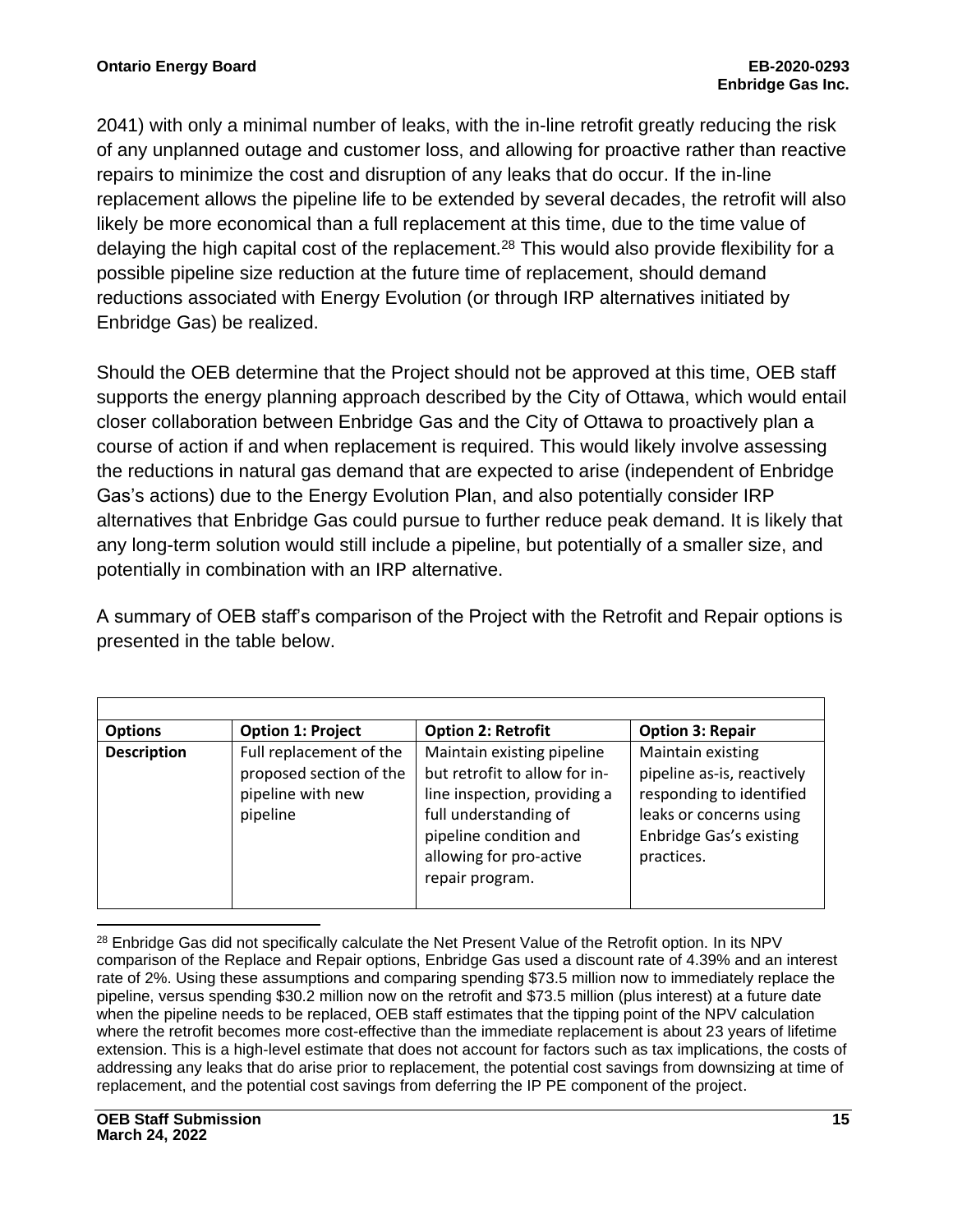| <b>RISK to Safety</b><br>and Reliability     | Low                                                                                                                                                   | Medium                                                                                                                                                                                                                                                                                                                                                                                                                                                                                      | High                                                                                                                                                                                                                                                                                                                  |
|----------------------------------------------|-------------------------------------------------------------------------------------------------------------------------------------------------------|---------------------------------------------------------------------------------------------------------------------------------------------------------------------------------------------------------------------------------------------------------------------------------------------------------------------------------------------------------------------------------------------------------------------------------------------------------------------------------------------|-----------------------------------------------------------------------------------------------------------------------------------------------------------------------------------------------------------------------------------------------------------------------------------------------------------------------|
| <b>Upfront Direct</b><br><b>Capital Cost</b> | \$73.5 million <sup>29</sup>                                                                                                                          | \$30.2 million                                                                                                                                                                                                                                                                                                                                                                                                                                                                              | \$0                                                                                                                                                                                                                                                                                                                   |
| <b>Net Present</b><br>Value                  | -\$58.9 million                                                                                                                                       | Not available                                                                                                                                                                                                                                                                                                                                                                                                                                                                               | -\$7.7 million (based on<br>Enbridge Gas's estimated<br>cost of leak repair over<br>40-year horizon) <sup>30</sup>                                                                                                                                                                                                    |
| <b>Pros</b>                                  | Comprehensively<br>$\bullet$<br>addresses safety<br>and reliability<br>concerns                                                                       | Greatly reduces risk of<br>$\bullet$<br>high-consequence<br>outage and customer<br>loss because of the in-<br>line-inspection<br>identification of faults<br>at early stage of decline<br>Lower upfront cost,<br>potentially higher NPV if<br>pipeline lifetime can be<br>extended by several<br>decades<br>Enables possibility of<br>$\bullet$<br>future pipeline<br>downsizing (due to<br>demand reduction from<br>Energy Evolution and/or<br>potential Enbridge Gas<br>IRP alternatives) | Lowest upfront cost,<br>$\bullet$<br>potentially higher<br>NPV if pipeline<br>lifetime can be<br>extended by several<br>decades<br>Enables possibility of<br>$\bullet$<br>future pipeline<br>downsizing (due to<br>demand reduction<br>from Energy<br>Evolution and/or<br>potential Enbridge<br>Gas IRP alternatives) |
| Cons                                         | Highest upfront<br>$\bullet$<br>cost, risk of<br>partially stranded<br>assets at some<br>point in pipeline<br>lifetime if natural<br>gas demand drops | May not avoid full<br>$\bullet$<br>pipeline replacement in<br>the future, if systemic<br>nature of the integrity<br>concerns is confirmed,<br>requiring ratepayers to<br>pay for both the<br>retrofit, and the<br>pipeline replacement                                                                                                                                                                                                                                                      | Could result in<br>$\bullet$<br>multiple planned,<br>unplanned and<br>emergency projects<br>Increases the risk of<br>high consequences<br>unplanned outages<br>May not avoid need<br>$\bullet$<br>for full pipeline<br>replacement                                                                                    |

If the OEB accepts Enbridge Gas's argument that a full pipeline replacement is likely to be

<sup>&</sup>lt;sup>29</sup> Excludes contingency costs and costs associated with the IP PE portions of the project. Including these costs brings the project cost to \$123.7 million. See Exhibit I.ED.17.

<sup>30</sup> Does not include costs if leak occurs that requires isolation of St. Laurent pipeline during heating season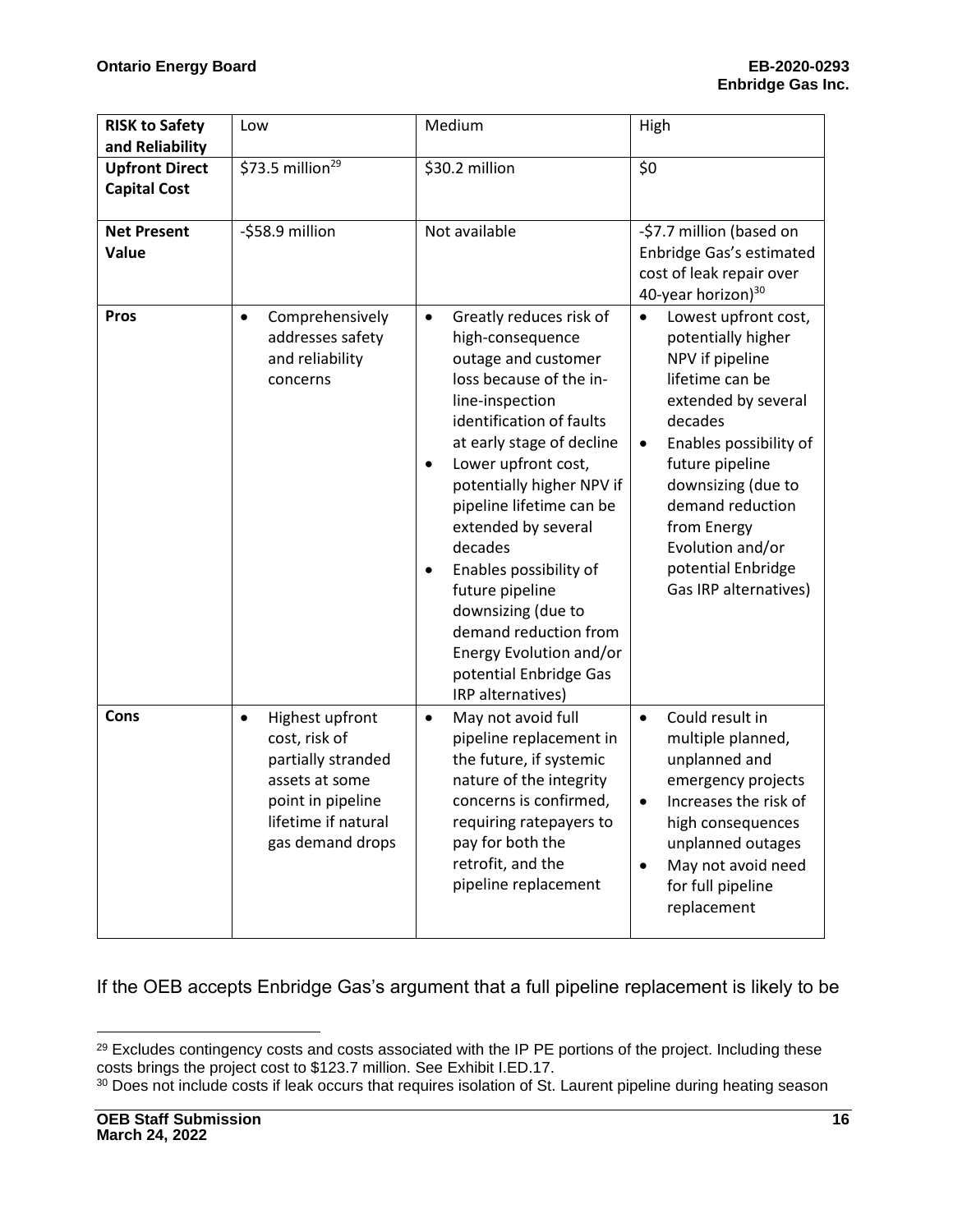required in the near future on the basis that although the likelihood of the system shutdown is low but the consequences of potential loss of service could be high, then OEB staff submits that the Project is appropriately sized.

OEB staff submits that the IRP alternative pursued by Enbridge Gas, including targeted DSM, will not feasibly reduce the peak demand served by the St. Laurent system on a scale sufficient to reduce the sizing of the proposed Project in the near term. Similarly, the Sponsors' Evidence does not demonstrate that peak demand reductions of the required scale have been achieved (or are likely to be achieved within the next few years) due to Energy Evolution. This is not surprising as the implementation of Energy Evolution is at a very early stage, and initial efforts have been focused primarily on energy use by the corporate City of Ottawa. The corporate City of Ottawa accounts for only about 3-4% of the overall natural gas consumption by the community.<sup>31</sup> To have an impact on Enbridge Gas's natural gas infrastructure planning, evidence will be needed that Energy Evolution can successfully deliver reductions in natural gas demand among the broader community.

### **3.3 Project Cost and Economics**

Enbridge Gas estimated the Project costs as shown in the table below to be approximately \$33.9 M for the IP PE pipeline segments and \$89.8M for XHP ST pipelines, totalling approximately \$123.7M.

The abandonment costs are not included in the cost estimates for the Project.

| <u>Item</u> | <b>Description</b>                    | <b>IP PE Costs</b> | <b>XHP ST Costs</b> | <b>Total Costs</b> |
|-------------|---------------------------------------|--------------------|---------------------|--------------------|
| <u>No.</u>  |                                       |                    |                     |                    |
| 1.0         | <b>Material Costs</b>                 | \$358,484          | \$1,268,313         | \$1,626,797        |
| 2.0         | Labour Costs                          | \$20,369,317       | \$48,953,572        | \$69,422,889       |
| 3.0         | <b>External Permitting &amp; Land</b> | \$6,303            | 787,387             | \$793,690          |
| 4.0         | <b>Outside Services</b>               | \$2,849,096        | \$4,523,814         | \$7,372,910        |
| 5.0         | <b>Direct Overheads</b>               | \$531,062          | \$751,515           | \$1,282,577        |
| 6.0         | <b>Contingency Costs</b>              | \$3,318,390        | \$16,405,401        | \$19,723,791       |
| 7.0         | <b>Project Cost</b>                   | \$27,432,652       | \$72,690,002        | \$100,122,654      |
| 8.0         | <b>Indirect Overheads</b>             | \$6,203,171        | \$16,340,923        | \$22,544,094       |
| 9.0         | <b>Interest During Construction</b>   | \$230,655          | \$782,119           | \$1,012,774        |
| 10.0        | <b>Total Project Costs**</b>          | \$33,866,478       | \$89,813,044        | \$123,679,522      |

| Table 9: Estimated Project Costs |  |
|----------------------------------|--|
|----------------------------------|--|

\*XHP ST costs are a Class 5 cost estimate

\*\* Abandonment costs are not included in the cost estimates. Abandonment costs for IP PE are estimated to be \$2,817,235 and XHP ST abandonment costs are estimated to be \$7,518,548

<sup>31</sup> IRR on Sponsors' Evidence, Response to EGI.2(b)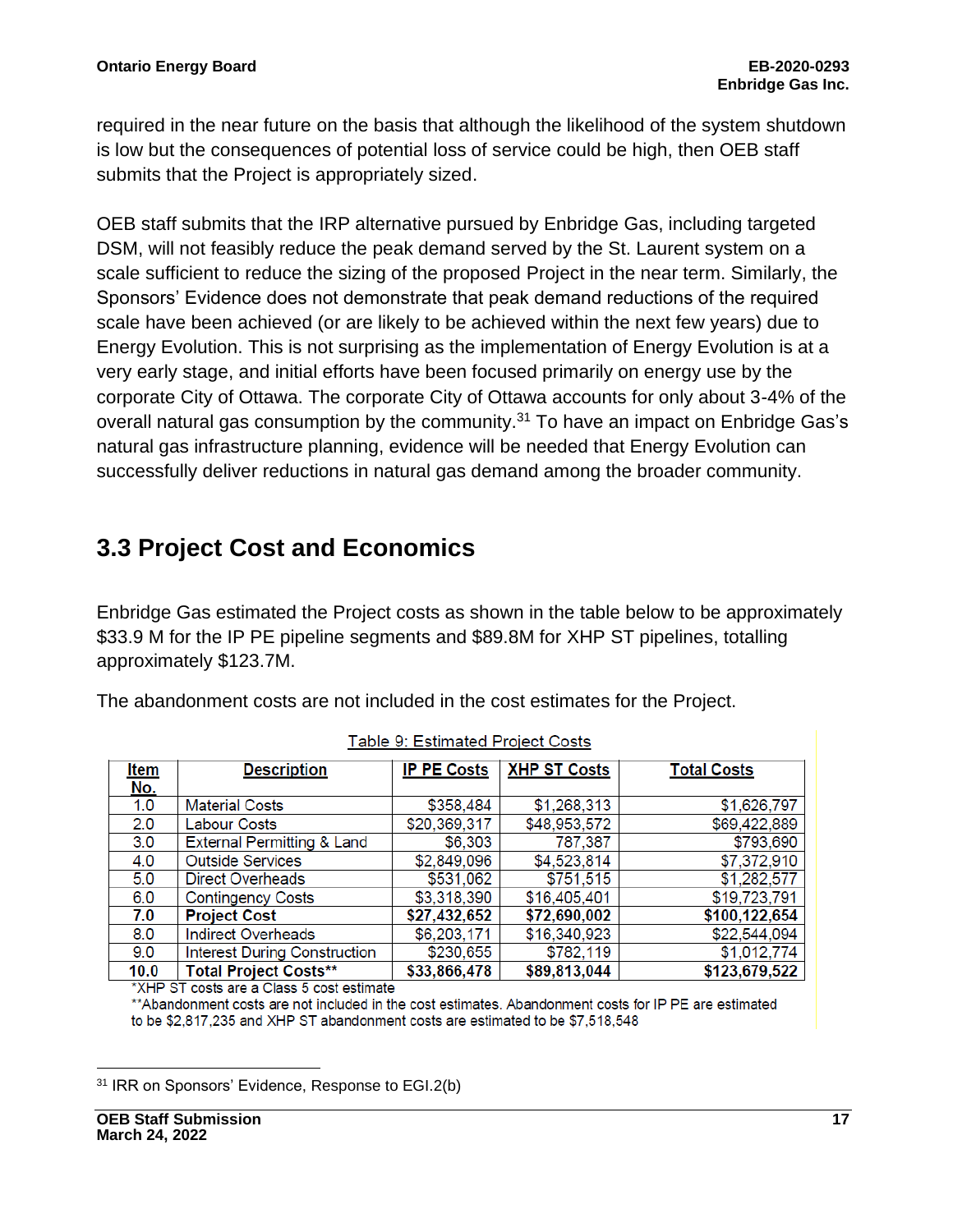Enbridge Gas provided the costs of comparable projects completed in the past and approved by the OEB including the cost of the completed Phase 1 and Phase 2 of the St. Laurent Replacement Project. The table below summarizes this information.<sup>32</sup>

| <b>Project Name</b>                                              | City                         | Year          | Pipe Size (Diameter<br>/ Material)                              | Longth<br>(km) | Total<br>Costs<br>(millions) | <b>Ectimated</b><br>#/meter* | <b>Accumed</b><br>Contingency | Actual<br><b>Total</b><br>Costs<br>(millions) | Actual<br><b><i><u>Umeter</u></i></b>                                                            |
|------------------------------------------------------------------|------------------------------|---------------|-----------------------------------------------------------------|----------------|------------------------------|------------------------------|-------------------------------|-----------------------------------------------|--------------------------------------------------------------------------------------------------|
| Sudbury NPS 10 Replacement Project                               | Sudbury                      | 2015          | NPS 12 Steel                                                    | 0.7            | \$2.023                      | \$2,890                      | 10%                           | \$1.023                                       | \$1,461                                                                                          |
| 2016 Sudbury Replacement Project                                 | Sudbury                      | 2016          | NPS 12 Steel                                                    | 0.85           | \$2.188                      | \$2,574                      | 13%                           | \$3,360                                       | \$3,953                                                                                          |
| Sudbury Maley Replacement Project                                | Sudbury                      | 2016-<br>2017 | NPS 12 Steel                                                    | 2.8            | \$6,304                      | \$2,251                      | 12%                           | \$4,205                                       | \$1,502                                                                                          |
| 2018 Sudbury Replacement Project                                 | Sudbury                      | 2018          | NPS 12 Steel                                                    | 20             | \$74,000                     | \$3,700                      | 15%                           | \$82.616                                      | \$4,131                                                                                          |
| St Laurent Pipeline Project Phases 1/2                           | Ottawa                       | 2018-<br>2020 | NPS 2, NPS 4, NPS<br>6, & NPS 8 PE                              | 5.1            | <b>NIA</b>                   | <b>N/A</b>                   | 25%                           | \$10.545                                      | \$2,077                                                                                          |
| Windsor Line Replacement Project                                 | South-<br>western<br>Ontario | 2020          | NPS 6 Steel                                                     | 64             | \$92.744                     | \$1,449                      | 15%                           | TBD                                           | TBD                                                                                              |
| London Lines Replacement Project                                 | South-<br>western<br>Ontario | 2021          | NPS 4 & NPS 6 Steel                                             | 90.5           | \$133.909                    | \$1,480                      | 14%                           | TBD                                           | <b>TBD</b>                                                                                       |
| St Laurent Ottawa North Replacement<br><b>Project Phases 3/4</b> | Ottawa                       | 2022-<br>2023 | NPS 2, NPS 4, &<br>NPS 6 PE<br>NPS 6, NPS 12, &<br>NPS 16 Steel | 19.8           | \$100.123                    | \$5,053                      | 15% for PE<br>30% for Steel   | TBD                                           | <b>TBD</b>                                                                                       |
|                                                                  |                              |               |                                                                 |                |                              | Estimated                    |                               |                                               | "Variations in cost per metre are significantly influenced by specific project scope parameters. |

Notes

(1) EB-2017-0180: The 2018 Sudbury Replacement Project had large proportions of rock excavation, wetland management, a specialized Cathodic Protection design and bypass<br>Installations, which are all costly activities that a Influence of this construction scope that has increased the cost per metre for the 2018 Sudbury Replacement Project. Estimated Total Costs for this project were later increased to \$83 million.

(2) EB-2019-0006: The actual costs listed are for all components of St. Laurent Phase 1/2. The estimated costs are listed as N/A because portions of Phase 1/2 were not included In the LTC submission EB-2019-0006. The estimated costs included in LTC submission EB-2019-0006 were \$5.511 million for the installation of 1.7 km of NPS 6 PE IP main, resulting in a cost/meter of \$3241/m.

(3) EB-2019-0172: For comparison purposes, Estimated Total Costs as Indicated in the table for the Windsor Line Replacement Project represents "Estimated incremental Project Capital Costs" (excludes indirect Overheads of \$14.061 million).

(4) EB-2020-0192: For comparison purposes, Estimated Total Costs as Indicated in the table for the London Une Replacement Project represents "Estimated Incremental Project Capital Costs" (includes Stations, Services, Abandonment and IDC; excludes indirect Overheads of \$30.189 million).

Enbridge Gas stated that the contingency levels of 15% for polyethylene and 30% steel segments of the Project apply to all direct capital costs. The contingency levels are, according to Enbridge Gas, determined at the time of filing the application "…to correspond to the project/design maturity at the time of filing…". Enbridge Gas indicated that it would reduce contingency cost as the Project's risks are identified and mitigated and design is finalized <sup>33</sup> OEB staff notes that all of the contingency levels for the projects included in the above comparison table are 15% and below except for the St. Laurent Project Phases 1 and 2 where it was 25%.

OEB staff notes that estimated cost for the Project is the highest in comparison to the costs of other completed projects. OEB staff believes that the London Lines Replacement Project is the most comparable as it was completed in 2021 and was a replacement project mainly driven by integrity decline of steel pipelines. The estimated Project cost is \$5,053 per meter compared to \$1,480 per meter actual cost of the London Lines Replacement Project. OEB

<sup>32</sup> Enbridge Gas Inc. response to I.STAFF.7 a)

<sup>33</sup> Enbridge Gas Inc. response to I.STAFF.8 a-b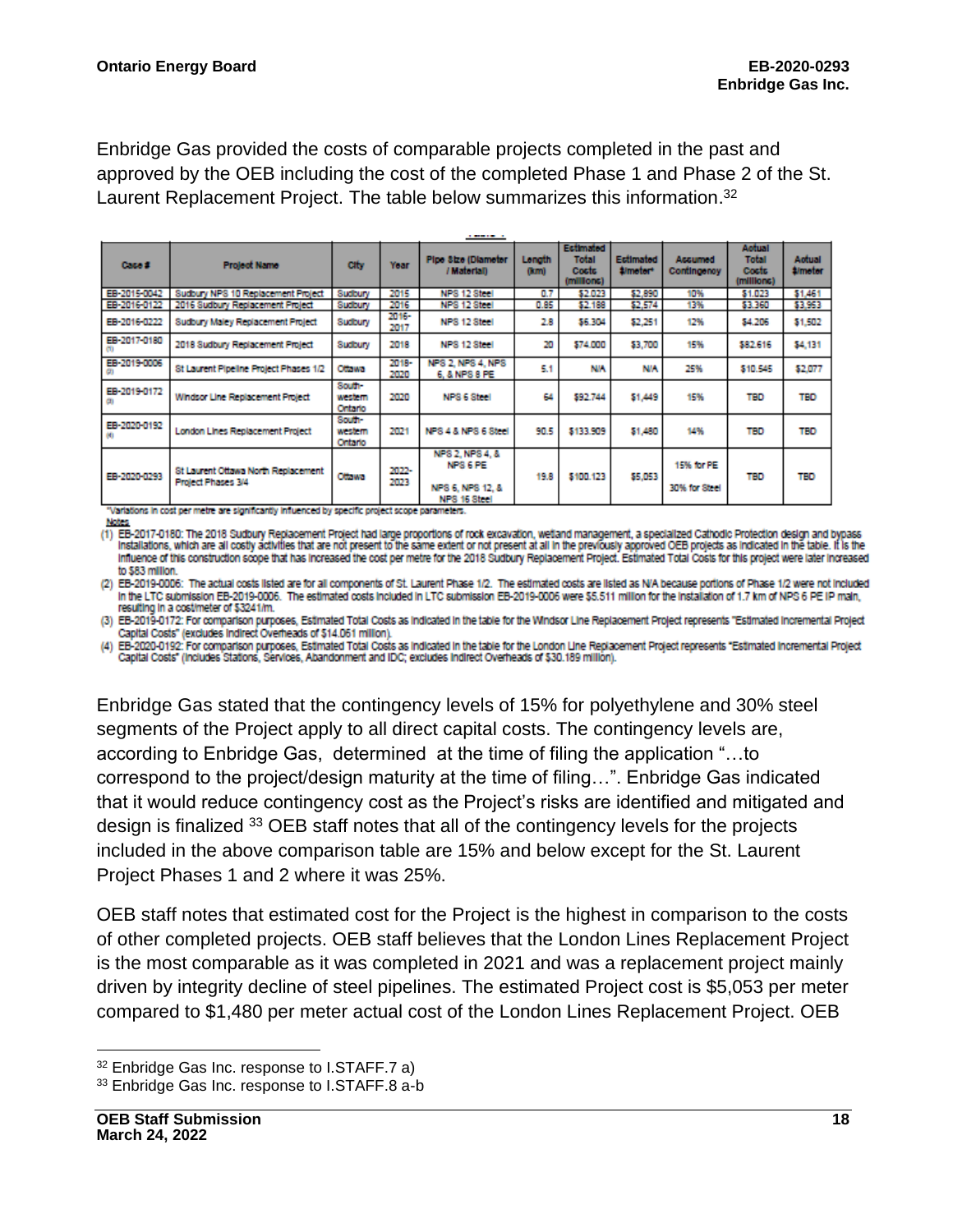staff however submits that the comparison may not be fully meaningful because the locations of the two projects differ significantly (i.e., densely urban setting for St. Laurent replacement), and the cost of managing disturbances to urban infrastructure, and socioeconomic costs, may be significantly higher in the context of the Project. In addition, the 90.5 km length of London Lines Replacement Project compared to 19.1 km of St. Laurent Project likely provided some economies of scale in construction logistics and total construction cost. OEB staff observes that the contingency of 14% also likely contributed to the lower cost per meter of the pipeline in London Lines Replacement Project. For these reasons, OEB staff cannot conclude that the estimated costs are unreasonable.

Enbridge Gas has applied for Incremental Capital Module (ICM) Treatment to receive approval for the recovery of the costs of Phase 3 of the St. Laurent Project as part of the Company's 2022 Rates Phase 2 Application<sup>34</sup> OEB staff notes that the ICM proceeding is still in progress and that the OEB's decision on the ICM application is still to be released.<sup>35</sup> Enbridge Gas expects to apply for similar ICM Treatment for the costs of Phase 4 of the St. Laurent Project as part of the Company's 2023 Rates Application to be filed in 2022.<sup>36</sup>

Were the OEB to consider that the replacement option is the best alternative to address the need, OEB staff notes that condition No. 6 in the Standard Conditions of Approval, agreed upon by Enbridge Gas<sup>37</sup>, requires that Enbridge Gas file with the OEB the actual capital cost of the Project and explain variances and use of contingencies.

### **3.4 Environmental Impacts**

Enbridge Gas retained Dillon Consulting Ltd (Dillon) to complete an Environmental Report: St. Laurent Ottawa North Pipeline Replacement Project (June 2020) (ER), which assessed the existing bio-physical and socio-economic environment in the study area, the alternative routes, proposed the preferred route, conducted public consultation, conducted impacts assessment and proposed mitigation measures to minimize the impacts.

The ER and the consultation process were conducted in accordance with the OEB's *Environmental Guidelines for Location, Construction and Operation of Hydrocarbon Pipelines in Ontario* [7th Edition, 2016] (OEB Environmental Guidelines).

<sup>34</sup> EB-2021-0148, Exhibit B, Tab 2, Schedule 1

<sup>&</sup>lt;sup>35</sup> See the records for the EB-2021-0148 proceeding on the OEB's web site Regulatory Document Search portal.

<sup>36</sup> Enbridge Gas Inc. response to I.STAFF.9 a-b

<sup>37</sup> Enbridge Gas Inc. response to I.STAFF.20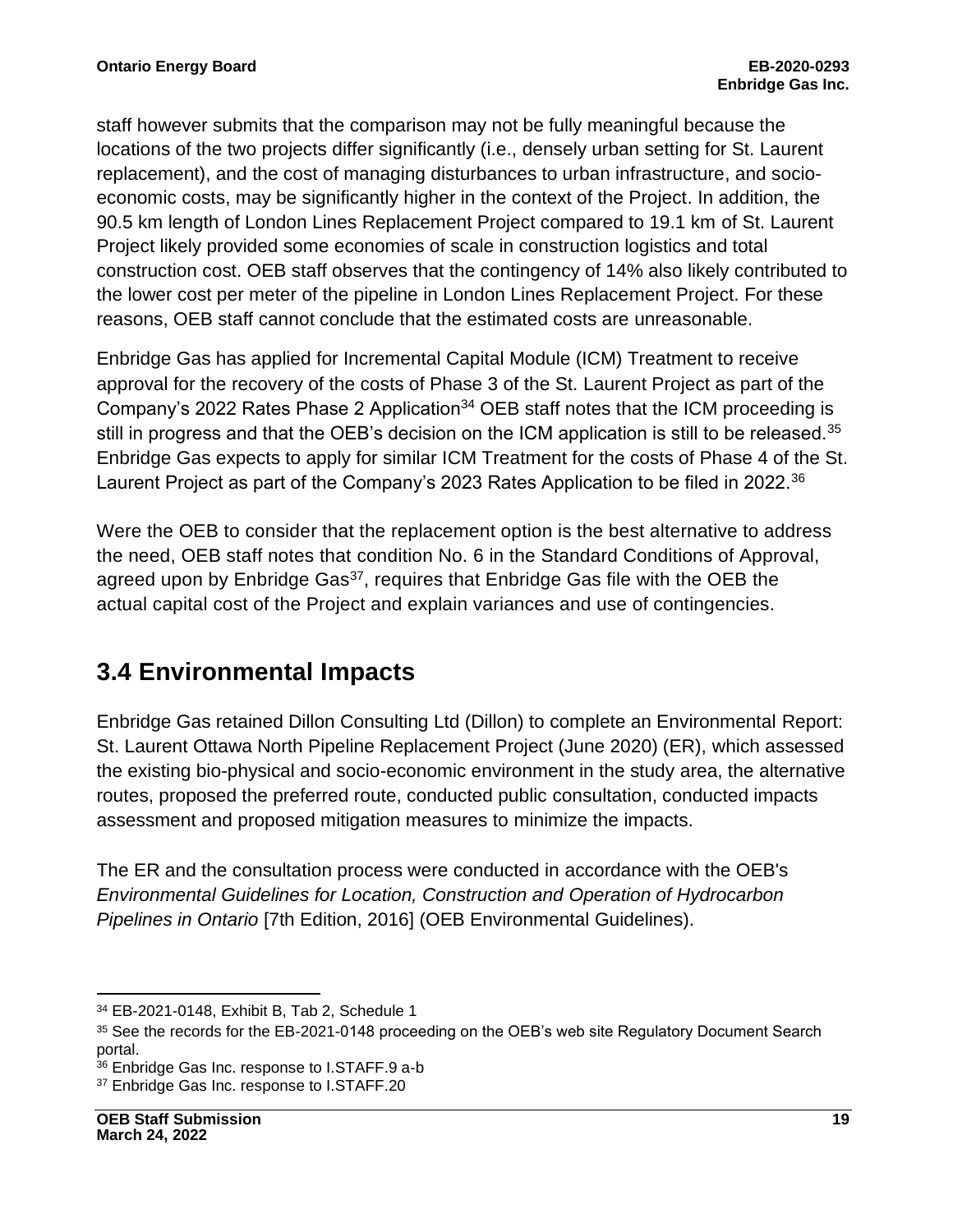On July 21, 2020, the ER was made available to the Ontario Pipeline Coordinating Committee (OPCC), Environment and Climate Change Canada (ECCC), National Capital Commission (NCC), Rideau Valley Conservation Authority (RVCA) and the City of Ottawa for review and comments.

Enbridge Gas indicated that there were several updates and amendments to the ER as a result of concerns identified in the review of the ER and the route and that these updates were communicated to the parties through the notices and posting of updates to the ER.

The federal environmental assessment may be required for portions of the Project located on federal lands. Enbridge Gas stated that the consultation with the federal agencies is underway.<sup>38</sup>

Enbridge Gas stated that it would prepare the Environmental Protection Plans (EPP) for the Project. The EPP will incorporate the mitigation measures identified in the ER and received in the consultation with the OPCC and regulatory agencies. Enbridge Gas plans to complete the EPP prior to mobilization and construction of the Project. Enbridge Gas confirmed that the EPP will include site-specific environmental management, monitoring and contingency plans to implement the mitigation and contingency measures outlined in the ER and ER Amendment and identified through the consultation process.  $39$ 

OEB staff submits that Enbridge Gas has completed the ER in accordance with the OEB Environmental Guidelines. OEB staff has no concerns with the environmental aspects of the Project subject to conditions od approval Nos. 4, 5 and 6 (see Appendix A) that address environmental matters including implementation of recommendations and requirements identified in the OPCC review and requirements for and mitigation monitoring and reporting of environmental impacts to the OEB.

### **3.5 Landowner Agreements**

Enbridge Gas filed the form of Working Area Agreement which has been previously approved by the OEB as part of the OEB's Decision and Order regarding Enbridge Gas's Innes Road Project. <sup>40</sup> Enbridge Gas also filed the form of Transfer of Easement Agreement has been previously approved by the OEB as part of the OEB's Decision and Order regarding Enbridge Gas's London Lines Replacement Project. <sup>41</sup> Enbridge Gas has

<sup>38</sup> Enbridge Gas Inc. response to I.STAFF.10 b)

<sup>39</sup> Enbridge Gas Inc. response to I.STAFF.12

<sup>40</sup> EB-2012-0438, OEB Decision and Order, April 11, 2013, pages 5-6

<sup>41</sup> EB-2020-0192, OEB Decision and Order, January 28, 2021, page 29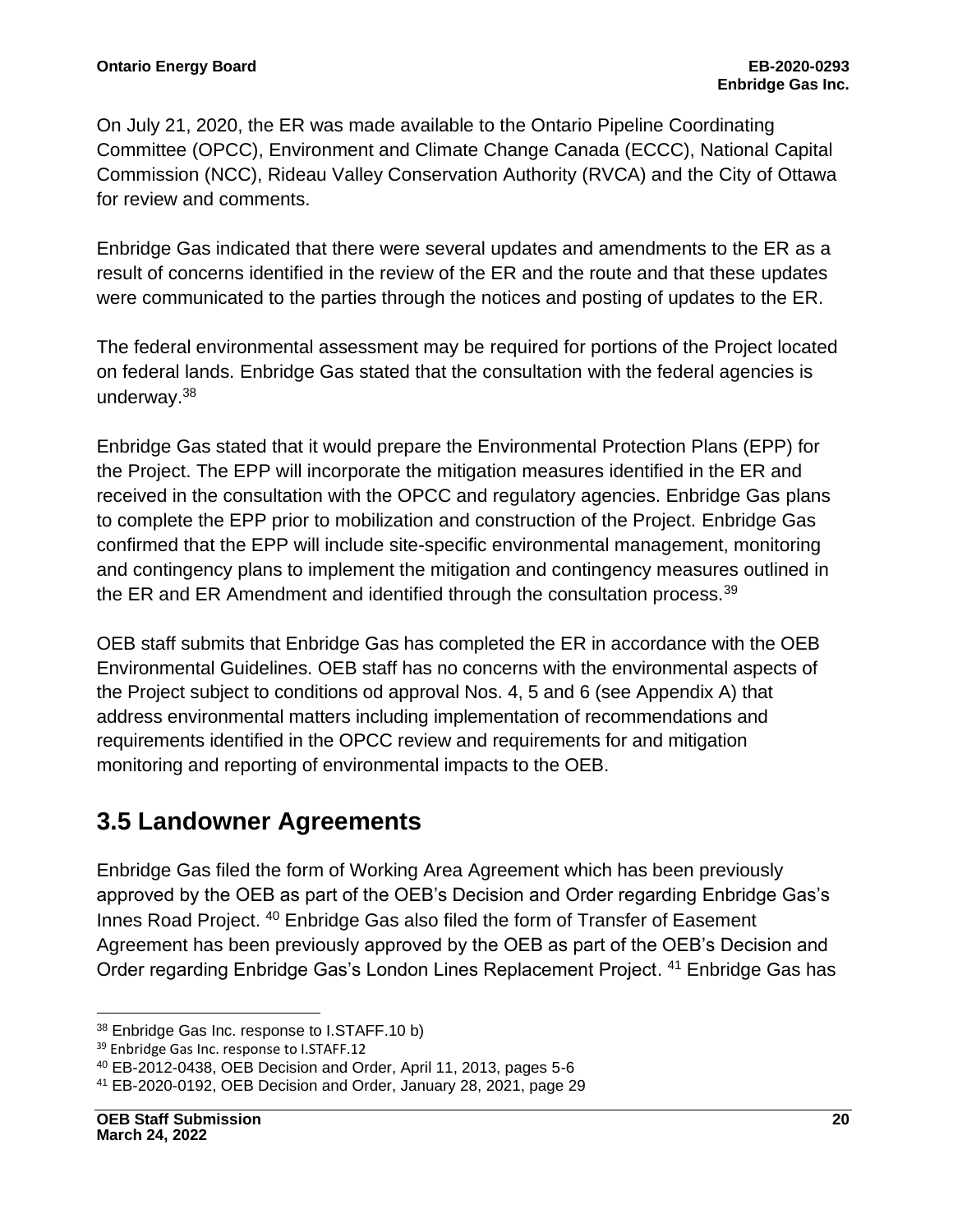been consulting with the affected landowners and indicated that the landowners raised no concerns. Enbridge Gas expects no delays in acquiring the land rights for the Project.<sup>42</sup>

In addition to working area agreements and to the transfer of easement agreements, Enbridge Gas stated that it required Municipal Consent approval to locate the pipelines within the right of way (ROW) from the City of Ottawa and may require the approvals and permits to occupy and use Federal lands may be required from the National Capital Commission (NCC).

Enbridge Gas identified in its application the entities that would require approvals, permits and land easements for location, construction and operation of the Project. Enbridge Gas indicated all the permits and agreements required for the Project including the entities issuing these permits and approvals. Enbridge Gas does not anticipate any delays related to permit acquisition that could affect the Project construction schedule <sup>43</sup>.

OEB staff submits that the OEB should approve the proposed forms of agreements as both forms were previously approved by the OEB.

### **3.6 Indigenous Consultation**

In accordance with the OEB's Environmental Guidelines, Enbridge Gas contacted the Ministry of Energy Northern Development and Mines (MENDM) in respect to the Crown's duty to consult related to the Project, on December 3, 2019. The MENDM, by way of a letter, delegated the procedural aspects of the Crown's Duty to Consult for the Project to Enbridge Gas on January 30, 2020 (Delegation Letter). In the Delegation Letter the MENDM identified two Indigenous communities that Enbridge Gas should consult in relation to the Project:

- Algonquins of Ontario
- Mohawks of Akwesasne

Enbridge Gas provided the MENDM with its Indigenous Consultation Report (ICR) for the Project on March 2, 2021 and updated it on March 4, 2021. The ICR states that Algonquins of Ontario and Mohawks of Akwesasne expressed no concerns or issues related to the Project.

<sup>42</sup> Enbridge Gas Inc. response to I.STAFF.18 a) and b)

<sup>43</sup> Enbridge Gas Inc. response to I.STAFF.17 a)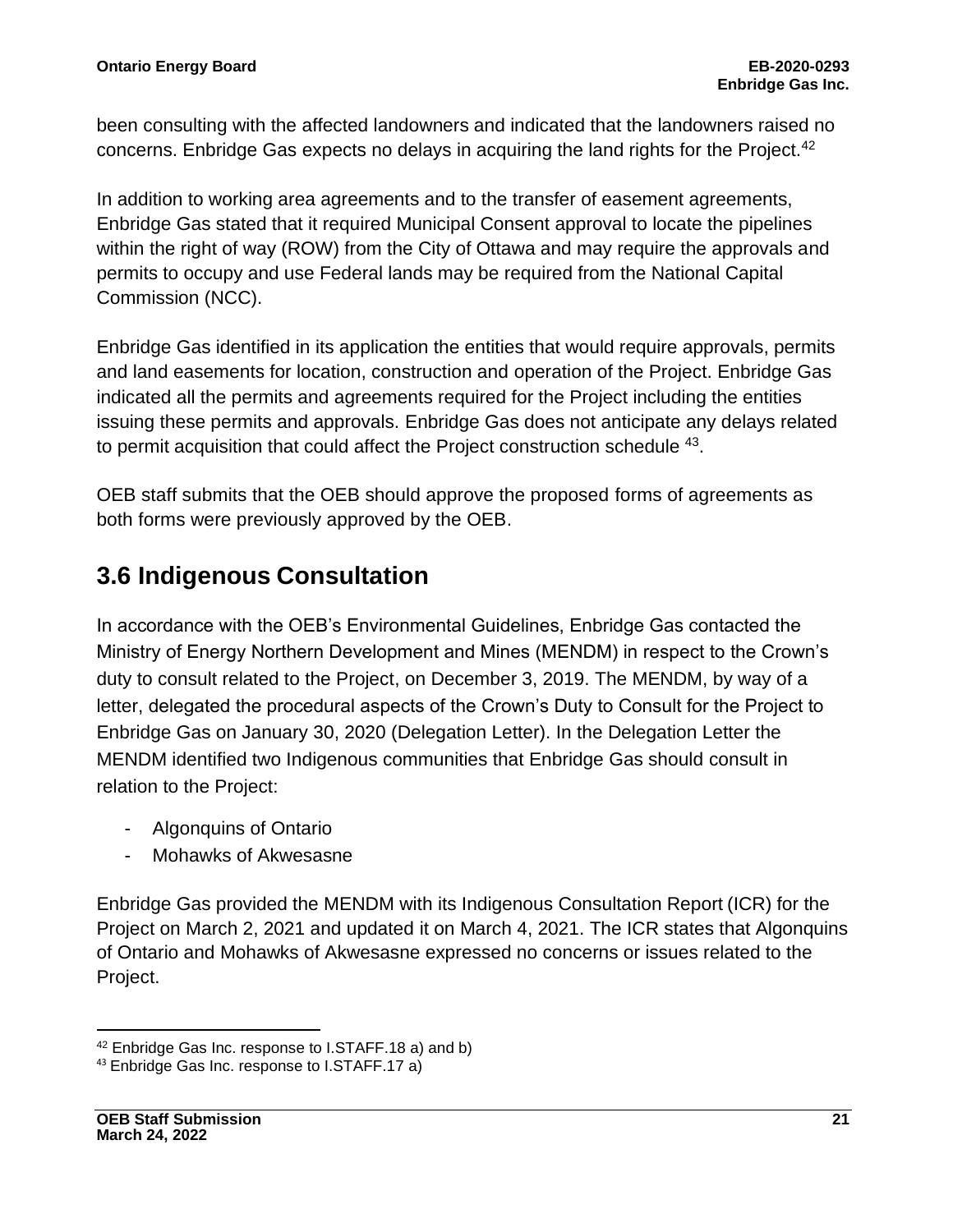On April 13, 2021, Enbridge Gas received a letter from the Ministry of Energy indicating that it reviewed the ICR and that, in its opinion, the procedural aspects of consultation undertaken by Enbridge Gas to date are satisfactory (referred to as Sufficiency Letter or Opinion Letter).

The Algonquins of Ontario reviewed the Stage 1 Archaeological Assessment report. Enbridge Gas responded to their comments and is committed to involve the Algonquins of Ontario in the Stage 2 Archaeological Assessment field work and provide capacity funding. Enbridge Gas noted that the Algonquins of Ontario and the Mohawks of Akwesasne participated in virtual monitoring associated with the field work for Phase 3 and Phase 4 Stage 2 Archaeological Assessments. Enbridge Gas confirmed its commitment to involving Indigenous communities in Archeological Assessment work.<sup>44</sup> In response to an OEB staff interrogatory Enbridge Gas stated that no issues or concerns with the Project were raised by the Algonquins of Ontario or the Mohawks of Akwesasne since September 10, 2021. Enbridge Gas also noted that it received no correspondence or communication from the Ministry of Energy since the Opinion Letter was issued on April 13, 2021.<sup>45</sup>

OEB staff submits that Enbridge Gas appears to have made efforts to engage with affected Indigenous groups and no concerns that could materially affect the Project have been raised through its consultation to date. OEB staff observes that Enbridge Gas appears to be cooperating with the Indigenous communities during the consultation process and that it made commitments to the Indigenous communities related to the Project. OEB staff is not aware of any potential adverse impacts of the Project to any Aboriginal or treaty rights.

### **3.7 Conditions of Approval**

OEB staff sought comments from Enbridge Gas on the OEB's Standard Conditions of Approval for leave to construct applications<sup>46</sup>. In response, Enbridge Gas agreed with the Standard Conditions of Approval.

Section 23 of the OEB Act permits the OEB, when making an order, to impose such conditions as it considers appropriate.

Should the OEB grant leave to construct the Project, OEB staff submits that the approval should be subject to the Conditions of Approval contained in Appendix A of this

<sup>44</sup> Enbridge Gas Inc. response to I.STAFF 19 d)

<sup>45</sup> Enbridge Gas Inc. response to I.STAFF 19 b) and c)

<sup>46</sup> The link to the OEB Standard Conditions for section 90 applications was also provided in the notice of application together with the Standard Issues List for section 90 applications.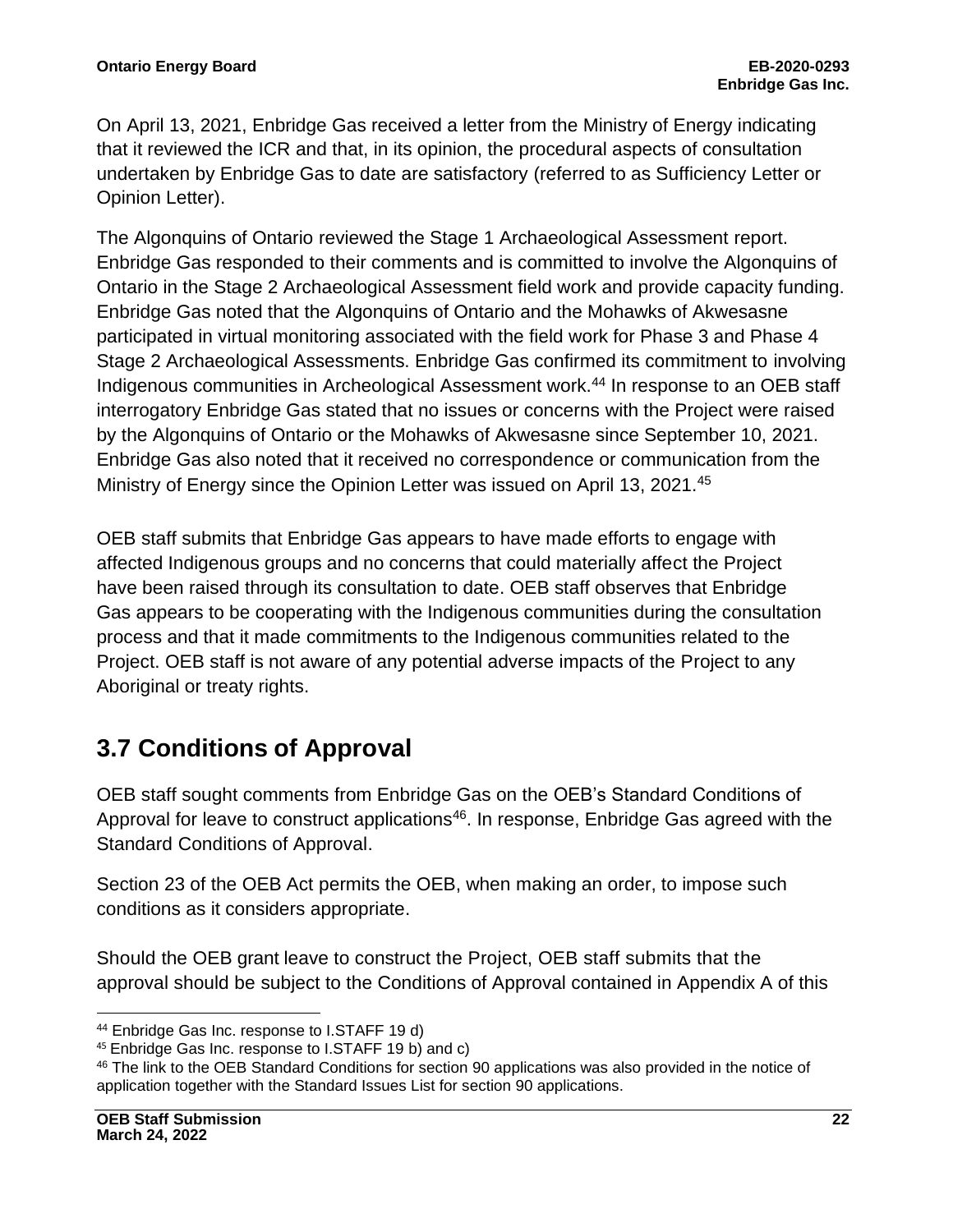submission.

### **3.8 Conclusion**

OEB staff submits that the OEB should not grant leave to construct the Project for the reasons set out above. Should the OEB determine to approve the Project, OEB staff submits that the Project should be subject to the Conditions of Approval attached as Appendix A to this submission.

All of which is respectfully submitted.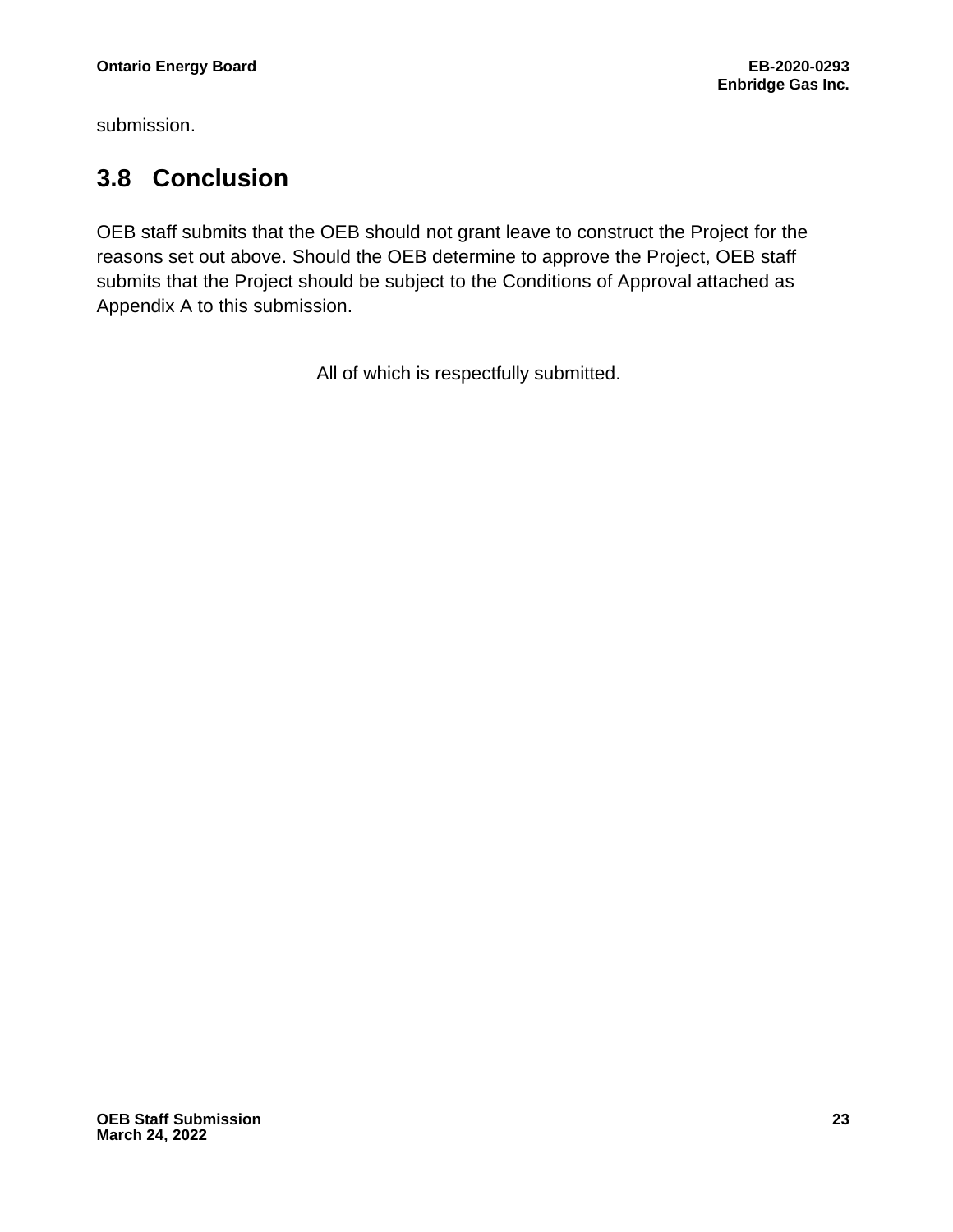**Appendix A**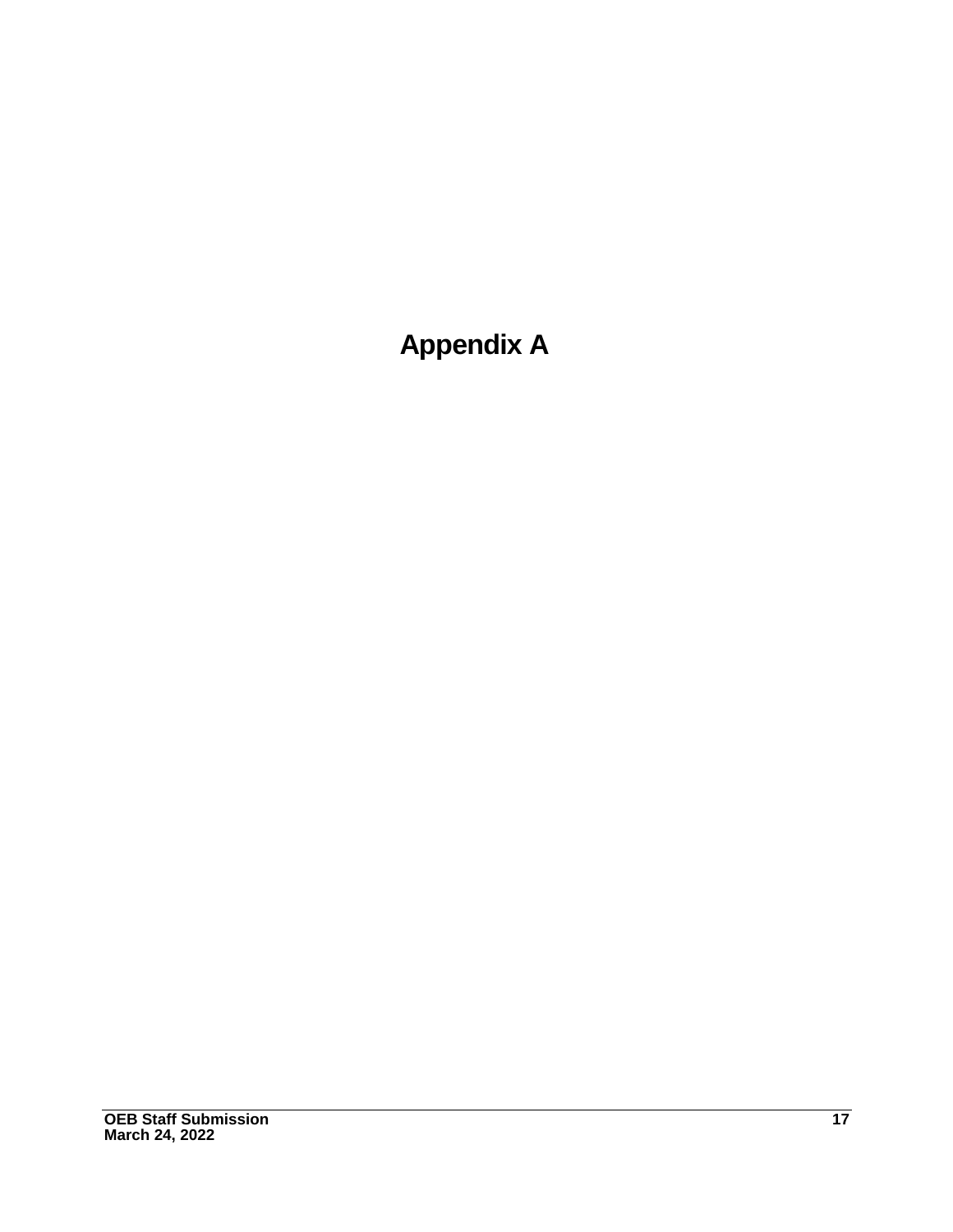#### **Leave to Construct Application under Section 90 of the OEB Act**

#### **Enbridge Gas Inc. EB-2020-0293 Standard Conditions of Approval**

- 1. Enbridge Gas Inc. shall construct the facilities and restore the land in accordance with the OEB's Decision and Order in EB-2020-0293 and these Conditions of Approval.
- 2. (a) Authorization for leave to construct shall terminate 12 months after thedecision is issued, unless construction has commenced prior to that date.
	- (b) Enbridge Gas Inc. shall give the OEB notice in writing:
	- i. of the commencement of construction, at least 10 days prior to the date construction commences
	- ii. of the planned in-service date, at least 10 days prior to the date the facilitiesgo into service
	- iii. of the date on which construction was completed, no later than 10 days following the completion of construction
	- iv. of the in-service date, no later than 10 days after the facilities go into service
- 3. Enbridge Gas Inc. shall obtain all necessary approvals, permits, licences, certificates, agreements and rights required to construct, operate and maintain the Project.
- 4. Enbridge Gas Inc. shall implement all the recommendations of the Environmental Report filed in the proceeding, and all the recommendations and directives identified by the Ontario Pipeline Coordinating Committee review.
- 5. Enbridge Gas Inc. shall advise the OEB of any proposed change to OEB-approved construction or restoration procedures. Except in an emergency, Enbridge Gas Inc. shall not make any such change without prior notice to and written approval of the OEB. In the event of an emergency, the OEB shall be informed immediately after the fact.
- 6. Concurrent with the final monitoring report referred to in Condition 6(b), Enbridge Gas Inc. shall file a Post Construction Financial Report, which shall provide a variance analysis of project cost, schedule and scope compared to the estimates filed in this proceeding, including the extent to which the project contingency was